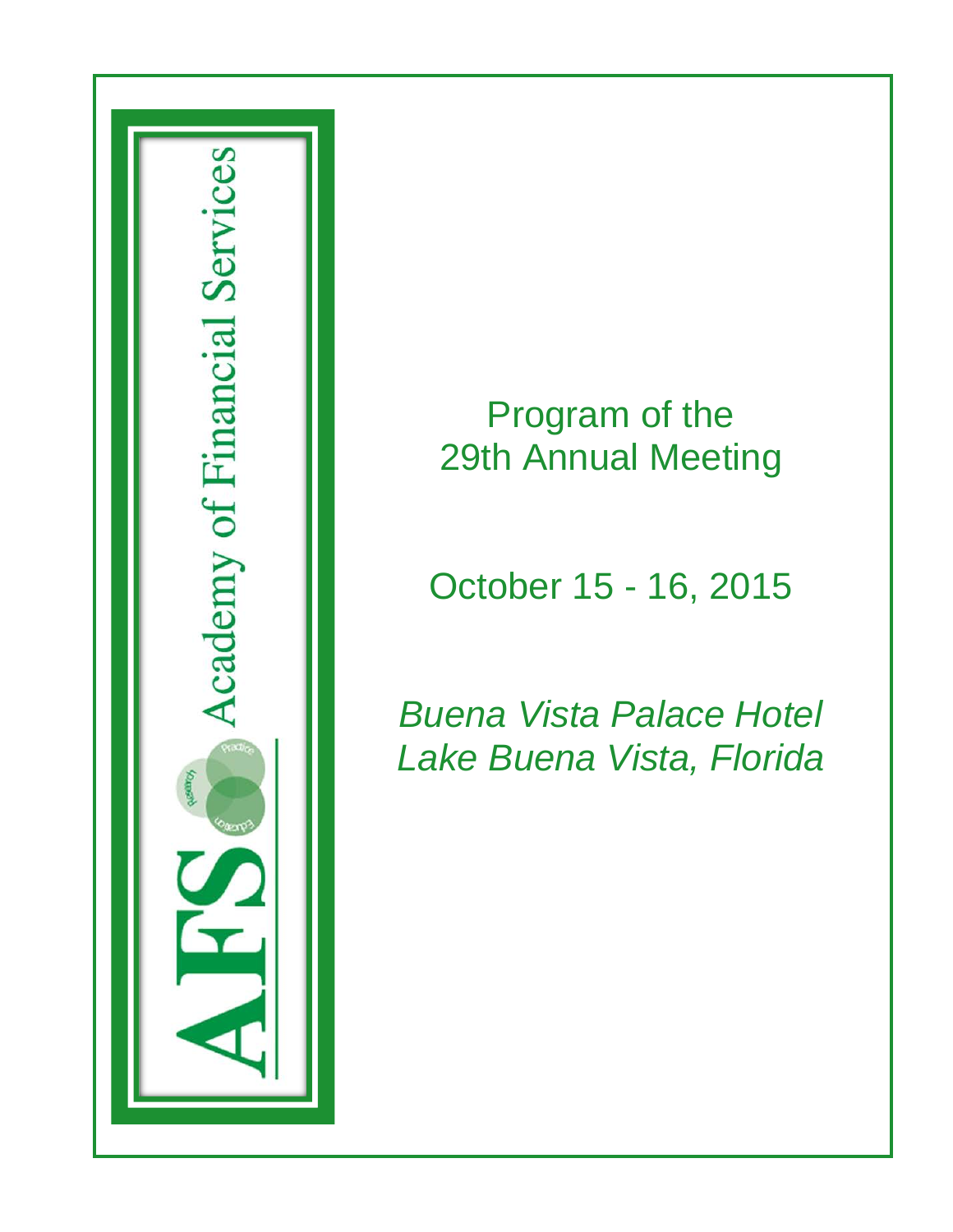# **Contents**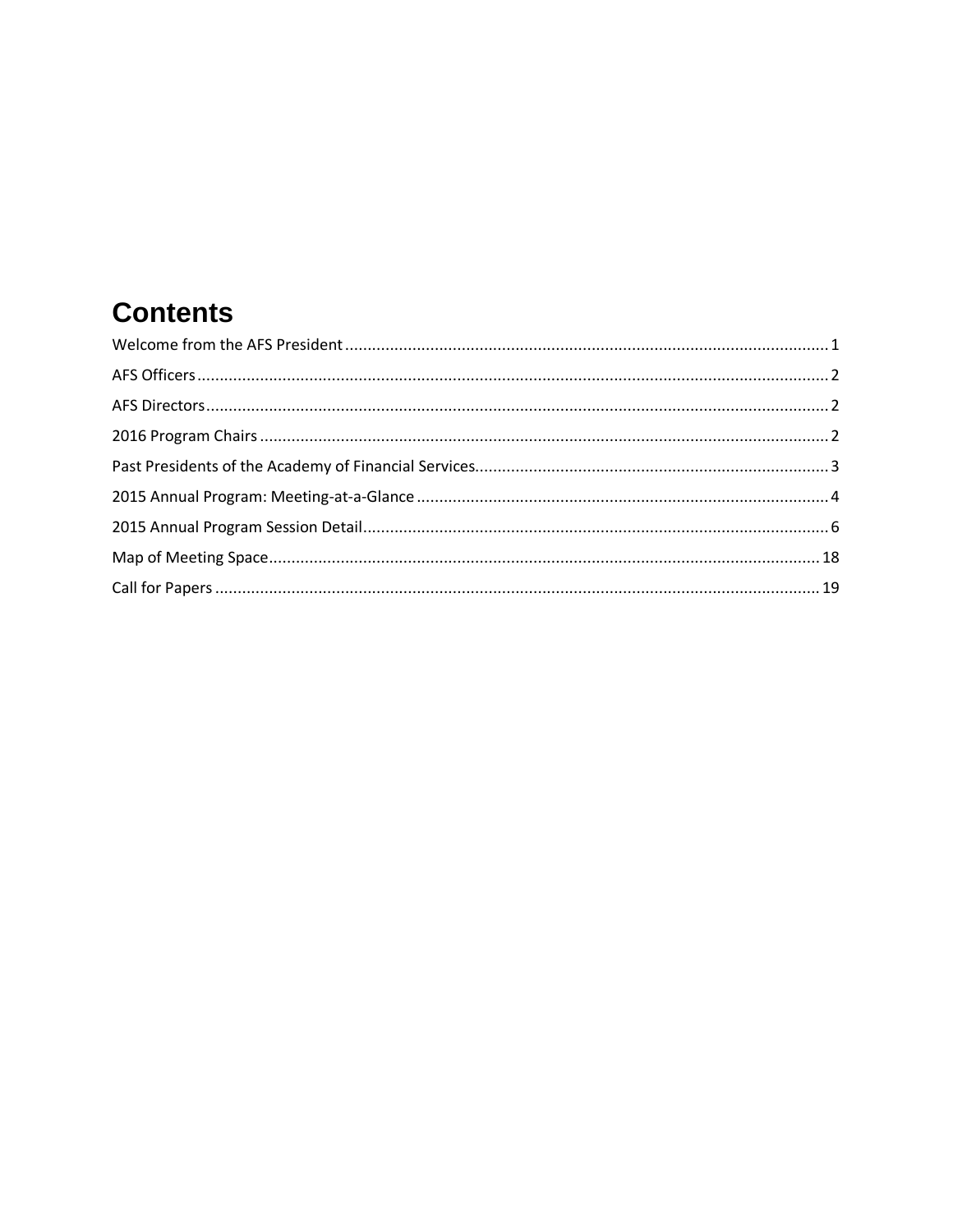

#### <span id="page-2-0"></span>**Welcome from the AFS President**

It is my honor and pleasure to welcome you to the 2015 Academy of Financial Services Annual Meeting, the  $29<sup>th</sup>$  anniversary of the Academy of Financial Services. We gather at this conference each year because we have a common interest in the teaching and the practice of financial planning and financial services. This conference provides a forum for academics and practitioners to present and discuss their current research, exchange potential research ideas, and catch up with colleagues and friends. Although we have a very full program, I hope you get to enjoy some of the fun Orlando has to offer.

A successful conference does not just happen—it takes a lot of planning and hard work. I would like to take this opportunity to give a very special thanks to Dr. Bob Moreschi, Executive VP – Program, for all of his efforts in putting together a very impressive program. I would also like to thank Dr. Benjamin Cummings, VP – Local Arrangements, for his tireless efforts in working with the Buena Vista Palace to coordinate our meeting spaces, planning our great meals and snacks, and making sure all of the little details have been addressed. Thank you also to two of our newest AFS officers, Dr. Thomas Langdon, VP – Finance and Dr. Martin Seay, VP – Communications. Both jumped into their current roles feet first and have done a fantastic job.

A very big "thank you" to Dr. Lance Palmer, the Immediate Past President of AFS. Lance's help and support have been invaluable. I would also like to thank Dr. Stuart Michelson, Editor of *Financial Services Review*, for his dedication and hard work on the journal. Finally, I would like to thank some long serving AFS board members: Dr. Thomas Warschauer, Dr. Grady Perdue, and Dr. Larry Prather, who are leaving the Board of Directors. Tom was the first President of the Academy of Financial Services in 1985. Grady served as AFS President in 2003 – 2004. Larry, served in a number of capacities with AFS, and is also leaving the board. Tom, Grady, and Larry… Thank you for the time and talent you have given to AFS. You will all be missed.

The mission of the Academy of Financial Services is threefold:

- 1) To encourage basic and applied research in the area of personal financial planning and financial services;
- 2) To encourage the development of the curricula in the financial services field at the university level; and
- 3) To encourage interaction between financial services professionals and academicians.

If you would like to donate some of your time and talent to enable AFS to continue its mission, please consider running for an officer or director position. Feel free to visit with any of the current board members (listed in this program) for more information.

Thank you,

William T. Chittenden President 2014-2015, Academy of Financial Services Texas State University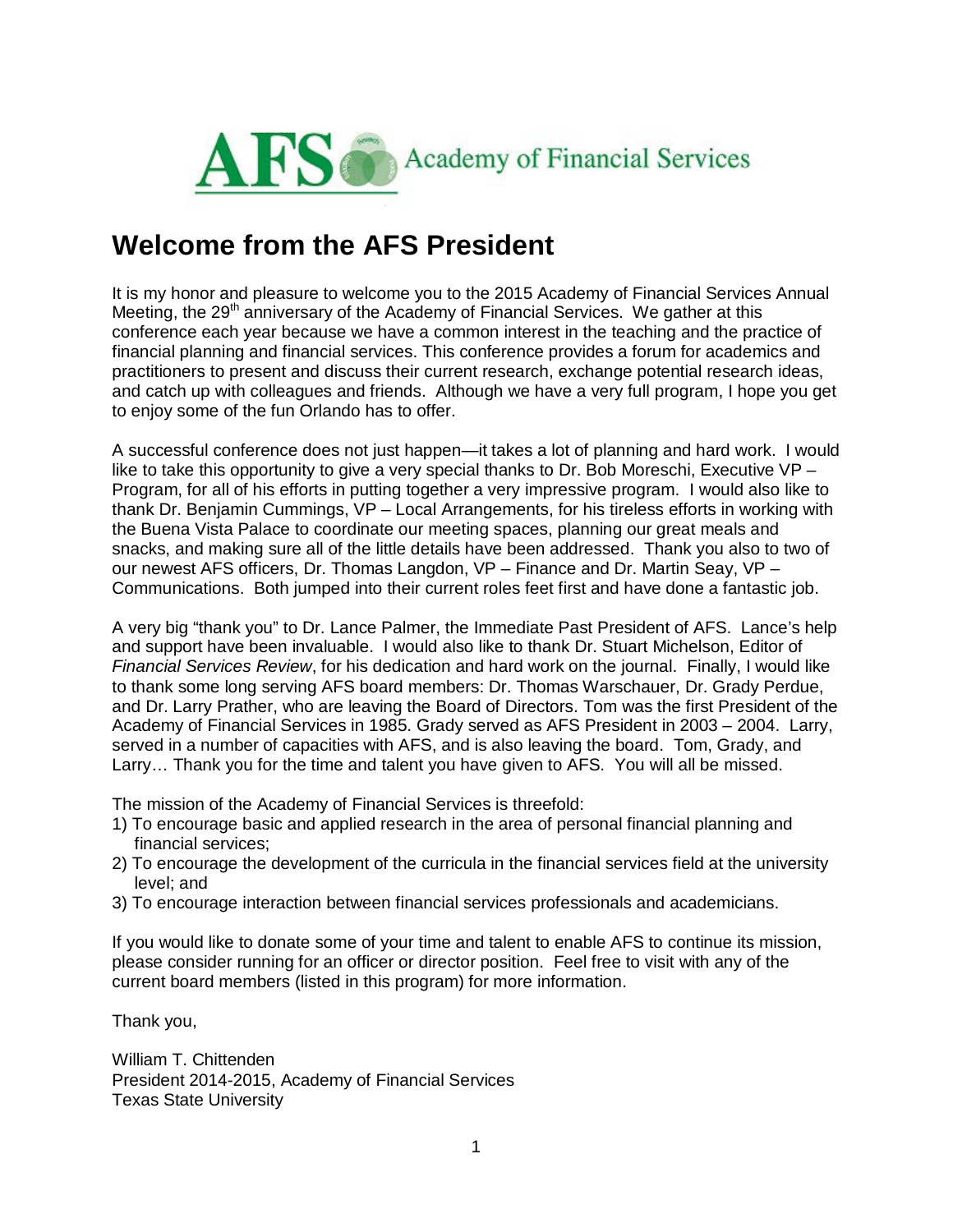## <span id="page-3-0"></span>**AFS Officers**

President William Chittenden, Texas State University President-Elect Thomas Coe, Quinnipiac University Executive VP-2015 Program Robert Moreschi, Virginia Military Institute VP-2015 Local Arrangements Benjamin Cummings, Saint Joseph's University VP-International Relations Claire Matthews, Massey University VP-Finance Thomas Langdon, Roger Williams University VP-Communications Martin Seay, Kansas State University VP-Professional Organizations Tom Warschauer, San Diego State University VP-Membership Larry Prather, Southeastern Oklahoma State **University** VP-Marketing/Public Relations Bill Gustafson, Texas Tech University Immediate Past President Lance Palmer, University of Georgia Editor-Financial Services Review Stuart Michelson, Stetson University

### <span id="page-3-1"></span>**AFS Directors**

| <b>Charles Chaffin</b> | <b>CFP Board of Standards</b>      |
|------------------------|------------------------------------|
| Sherman Hanna          | The Ohio State University          |
| Halil Kiymaz           | <b>Rollins College</b>             |
| <b>Frank Laatsch</b>   | University of Southern Mississippi |
| David Nanigian         | The American College               |
| <b>Grady Perdue</b>    | University of Houston – Clear Lake |
| <b>Tom Potts</b>       | <b>Baylor University</b>           |

## <span id="page-3-2"></span>**2016 Program Chairs**

| Executive VP-Program         |
|------------------------------|
| <b>VP-Local Arrangements</b> |

Duncan Williams, Western Carolina University Swarn Chatterjee, University of Georgia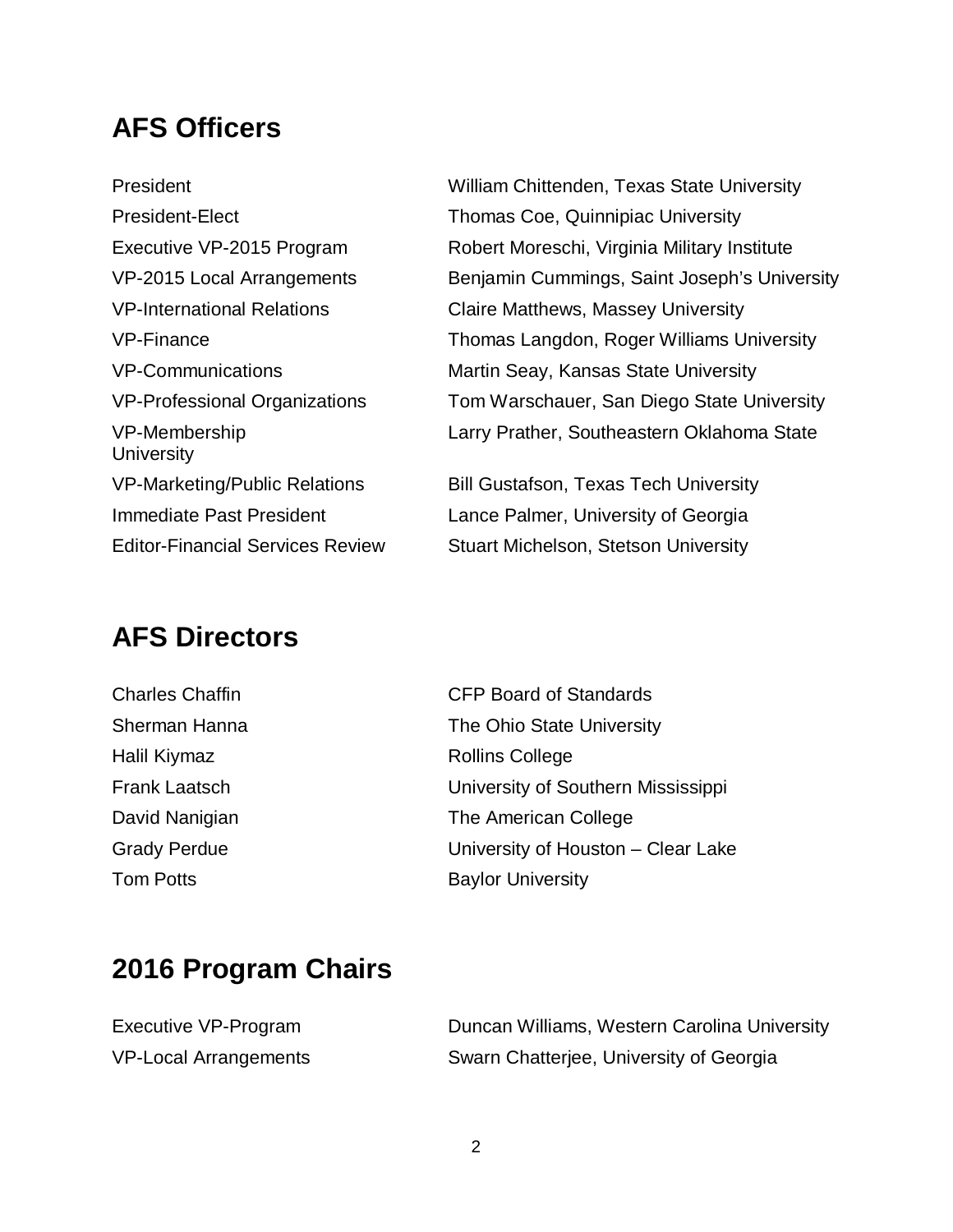# <span id="page-4-0"></span>**Past Presidents of the Academy of Financial Services**

| Tom Warschauer             | 1985-1986 |
|----------------------------|-----------|
| Robert Bohn                | 1986-1987 |
| <b>Tom Potts</b>           | 1987-1988 |
| <b>S. Travis Pritchett</b> | 1988-1989 |
| Lawrence Gitman            | 1989-1990 |
| <b>Frank Reilly</b>        | 1990-1991 |
| Jean Heck                  | 1991-1992 |
| Mona Gardner               | 1992-1993 |
| E. Ted Veit                | 1993-1994 |
| <b>Dixie Mills</b>         | 1994-1995 |
| <b>Walt Woerheide</b>      | 1995-1996 |
| <b>Robert McLeod</b>       | 1996-1997 |
| Don Holdren                | 1997-1998 |
| <b>Terry Zivney</b>        | 1998-1999 |
| <b>Jill Vitelic</b>        | 1999-2000 |
| <b>Tom Eyssell</b>         | 2000-2001 |
| Karen Eilers Lahey         | 2001-2002 |
| <b>Vickie Bajtelsmit</b>   | 2002-2003 |
| <b>Grady Perdue</b>        | 2003-2004 |
| <b>Stuart Michelson</b>    | 2004-2005 |
| Anne Gleason               | 2005-2006 |
| <b>Daniel Walz</b>         | 2006-2007 |
| Frank Laatsch              | 2007-2008 |
| <b>Vickie Hampton</b>      | 2008-2009 |
| David Lange                | 2009-2010 |
| Halil Kiymaz               | 2010-2011 |
| <b>Brian Boscaljon</b>     | 2011-2012 |
| <b>Frank Laatsch</b>       | 2012-2013 |
| <b>Lance Palmer</b>        | 2013-2014 |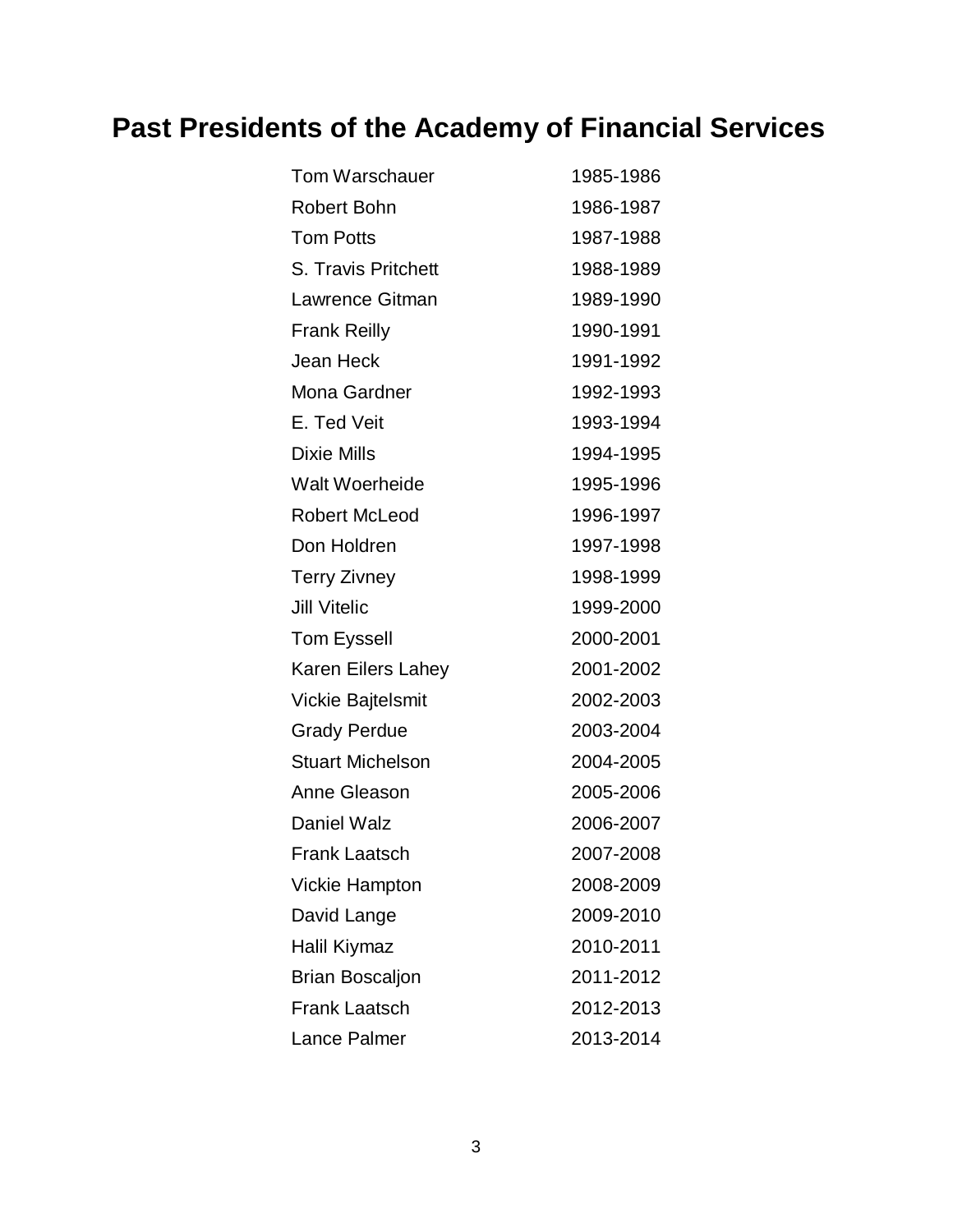

# <span id="page-5-0"></span>**2015 Annual Program: Meeting-at-a-Glance**

|                   |           | <b>Wednesday October 14, 2015</b>                                                                                                                                  |                                                  |
|-------------------|-----------|--------------------------------------------------------------------------------------------------------------------------------------------------------------------|--------------------------------------------------|
| 1:00 pm           | 5:00 pm   | AFS Board of Director's Meeting (Officers and Directors only)                                                                                                      | Emerald                                          |
| 5:00 pm           | 8:00 pm   | <b>Registration Desk Open</b>                                                                                                                                      | <b>Scotland Foyer</b>                            |
|                   |           |                                                                                                                                                                    |                                                  |
|                   |           | Thursday October 15, 2015                                                                                                                                          |                                                  |
| $7:00 \text{ am}$ | 5:00 pm   | <b>Registration Desk Open</b>                                                                                                                                      | <b>Scotland Foyer</b>                            |
|                   |           |                                                                                                                                                                    |                                                  |
| $7:00 \text{ am}$ | 8:00 am   | <b>Continental Breakfast</b>                                                                                                                                       | Scotland C                                       |
| $7:45$ am         | $8:30$ am | <b>AFS Opening General Session</b>                                                                                                                                 | Scotland A/B                                     |
|                   |           |                                                                                                                                                                    |                                                  |
|                   |           | Note: "Thought Leadership Symposium" Sessions offer 1.5 CFP Credits                                                                                                |                                                  |
| $8:45$ am         | 10:15 am  | <b>Concurrent A Sessions</b>                                                                                                                                       |                                                  |
|                   |           | A1: Thought Leadership Symposium - Behavioral Finance<br>A2: Thought Leadership Symposium - Mutual Fund Issues<br>A3: Retirement Issues<br>A4: Investments         | <b>Sussex</b><br>Knave<br>Scribe<br>Scotland A/B |
|                   |           |                                                                                                                                                                    |                                                  |
| 10:15 am          | 10:35 am  | <b>Morning Break and Refreshments</b>                                                                                                                              | Scotland C                                       |
|                   |           |                                                                                                                                                                    |                                                  |
| 10:35 am          | 12:05 pm  | <b>Concurrent B Sessions</b>                                                                                                                                       |                                                  |
|                   |           | B1: Thought Leadership Symposium - Financial Planning<br><b>Issues</b><br>B2: Thought Leadership Symposium - Portfolio Strategy I<br><b>B3: Financial Literacy</b> | Sussex<br>Knave<br>Scribe                        |
|                   |           |                                                                                                                                                                    |                                                  |
| 12:15 pm          | $1:50$ pm | <b>AFS Luncheon and Business Meeting</b>                                                                                                                           | Scotland A/B/C                                   |
| 2:05 pm           | 3:35 pm   | <b>Concurrent C Sessions</b>                                                                                                                                       |                                                  |
|                   |           | C1: Thought Leadership Symposium - Insurance Issues<br>C2: Thought Leadership Symposium - Investment Issues<br>C3: Investor Behavior                               | <b>Sussex</b><br>Knave<br>Scribe                 |
| 3:35 pm           | 4:00 pm   | <b>Afternoon Break and Refreshments</b>                                                                                                                            | Scotland C                                       |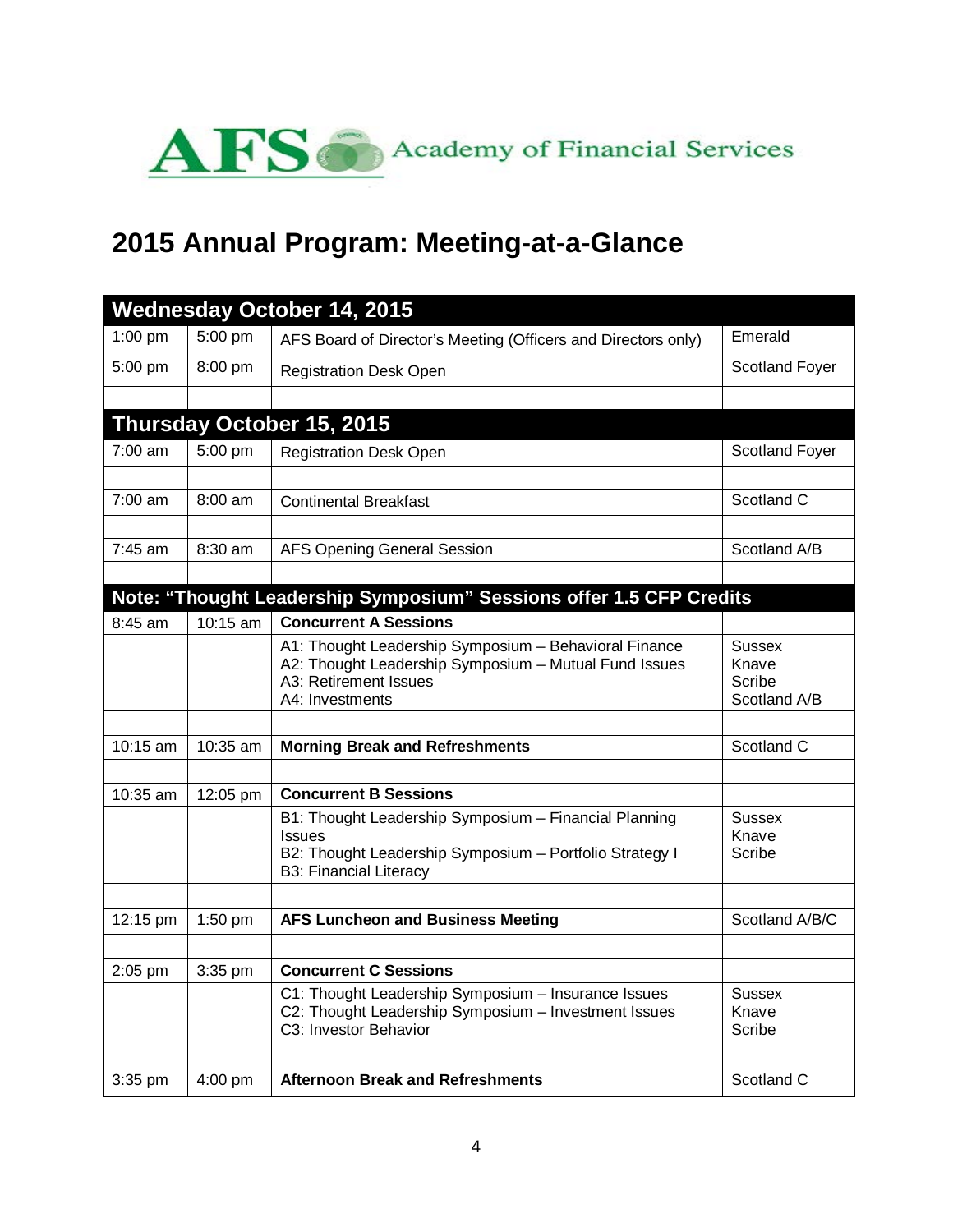| 4:00 pm           | 5:30 pm    | <b>Concurrent D Sessions</b>                                                                                                                                 |                                                  |
|-------------------|------------|--------------------------------------------------------------------------------------------------------------------------------------------------------------|--------------------------------------------------|
|                   |            | D1: Thought Leadership Symposium - Retirement Planning I<br>D2: Institutional Investment<br>D3: Social Issues and Financial Planning<br>D4: Financial Advice | <b>Sussex</b><br>Knave<br>Scribe<br>Scotland A/B |
|                   |            |                                                                                                                                                              |                                                  |
| 5:30 pm           | 5:50 pm    | <b>Board the Bus to Evening Reception</b>                                                                                                                    | <b>Scotland Foyer</b>                            |
| 6:30 pm           | 8:00 pm    | Reception - Rollins College, Crummer Graduate School of<br><b>Business</b>                                                                                   | Rollins College                                  |
|                   |            |                                                                                                                                                              |                                                  |
| 8:00 pm           | 8:45 pm    | Board the Bus and Return to the Buena Vista Palace Hotel                                                                                                     | Rollins College                                  |
|                   |            |                                                                                                                                                              |                                                  |
|                   |            | Friday October 16, 2015                                                                                                                                      |                                                  |
| $7:00$ am         | 11:30 am   | <b>Registration Desk Open</b>                                                                                                                                | <b>Scotland Foyer</b>                            |
|                   |            |                                                                                                                                                              |                                                  |
| 7:30 am           | 8:45 am    | <b>Continental Breakfast</b>                                                                                                                                 | Scotland C                                       |
|                   |            |                                                                                                                                                              |                                                  |
| 7:45 am           | 8:45 am    | <b>Featured Presentations - Poster Session</b>                                                                                                               | Scotland C                                       |
|                   |            |                                                                                                                                                              |                                                  |
| $9:00 \text{ am}$ | $10:30$ am | <b>Concurrent E Sessions</b>                                                                                                                                 |                                                  |
|                   |            | E1: Thought Leadership Symposium - Portfolio Strategy II<br>E2: Thought Leadership Symposium - Retirement Planning II<br>E3: Information Effects             | <b>Sussex</b><br>Knave<br>Scribe                 |
|                   |            |                                                                                                                                                              |                                                  |
| 10:30 am          | 10:50 am   | <b>Morning Break and Refreshments</b>                                                                                                                        | Scotland C                                       |
|                   |            |                                                                                                                                                              |                                                  |
| 10:50 am          | 12:20 pm   | <b>Concurrent F Sessions</b>                                                                                                                                 |                                                  |
|                   |            | F1: Thought Leadership Symposium - Life Insurance<br>F2: Planning: Investments and Insurance                                                                 | <b>Sussex</b><br>Knave                           |
|                   |            | F3: Eclectic Financial Issues                                                                                                                                | Scribe                                           |
|                   |            |                                                                                                                                                              |                                                  |
| 12:20 pm          |            | Conference adjourned. Thank you for your participation.<br>See you next year in Las Vegas, NV at the 30th AFS<br>Annual Meeting, October 20-21, 2016.        |                                                  |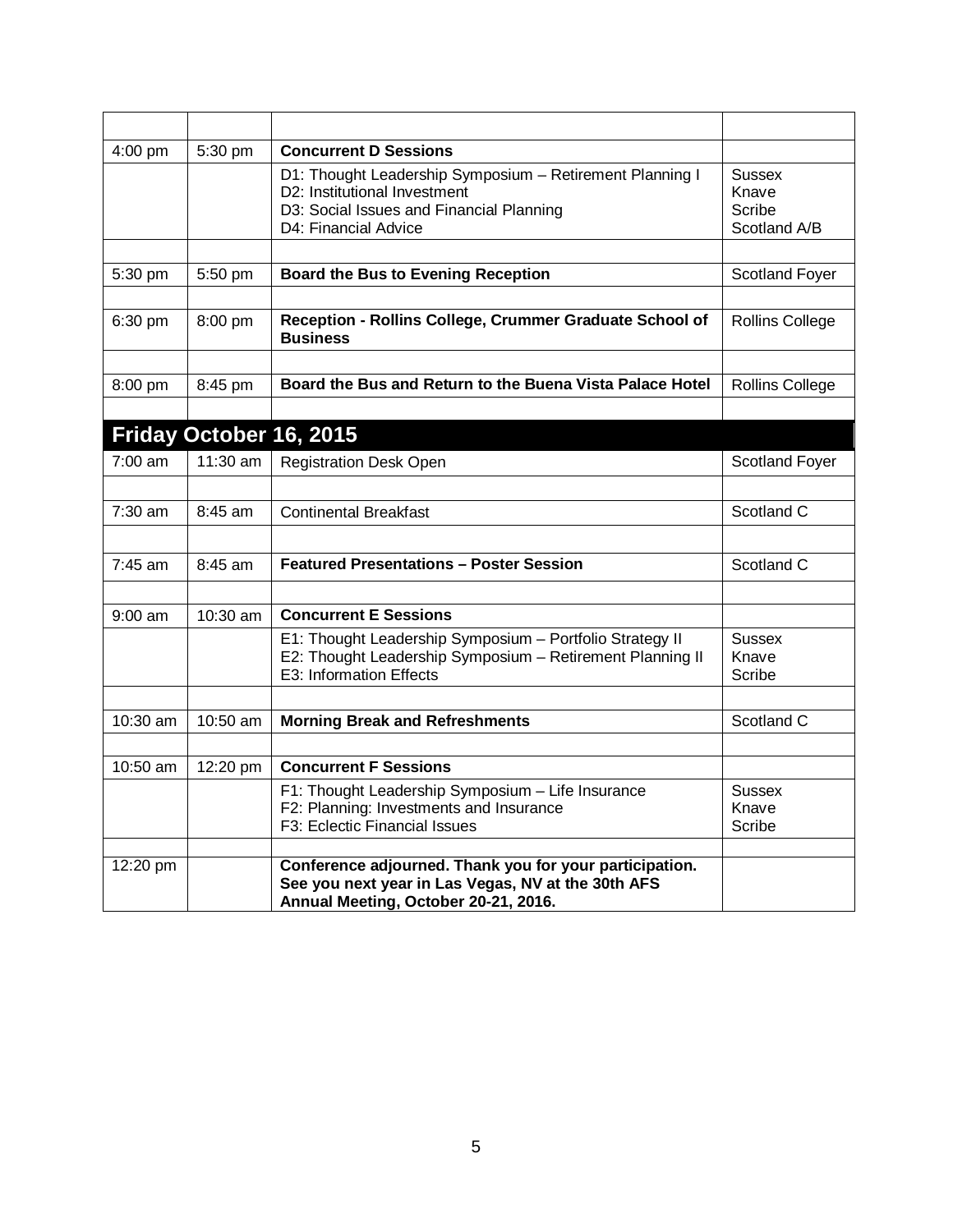<span id="page-7-0"></span>

# **2015 Annual Program Session Detail**

|           |           | <b>Wednesday October 14, 2015</b>                                                                                                                                                                                                                                    |                       |
|-----------|-----------|----------------------------------------------------------------------------------------------------------------------------------------------------------------------------------------------------------------------------------------------------------------------|-----------------------|
| $1:00$ pm | 5:00 pm   | AFS Board of Director's Meeting (Officers and Directors only)                                                                                                                                                                                                        | Emerald               |
| 5:00 pm   | 8:00 pm   | <b>Registration Desk Open</b>                                                                                                                                                                                                                                        | <b>Scotland Foyer</b> |
|           |           | Thursday October 15, 2015                                                                                                                                                                                                                                            |                       |
| 7:00 am   | 5:00 pm   | <b>Registration Desk Open</b>                                                                                                                                                                                                                                        | <b>Scotland Foyer</b> |
| $7:00$ am | $8:00$ am | <b>Continental Breakfast</b>                                                                                                                                                                                                                                         | Scotland C            |
| 7:45 am   | $8:30$ am | <b>AFS Opening General Session</b>                                                                                                                                                                                                                                   | Scotland A/B          |
|           |           | Welcome and Introduction of speakers:<br>Robert Moreschi, EVP-Program                                                                                                                                                                                                |                       |
|           |           | Topic: Practitioners Informing Academics - Research<br><b>Focus Needs</b>                                                                                                                                                                                            |                       |
|           |           | Speakers:<br>Shawn Brayman, President, PlanPlus Inc.<br>Mary Dorn, CDS Group Financial Services LLC                                                                                                                                                                  |                       |
| 8:45 am   | 10:15 am  | <b>Concurrent Session A1</b>                                                                                                                                                                                                                                         | <b>Sussex</b>         |
|           |           | Thought Leadership Symposium - Behavioral Finance<br>1.5 CFP CE Credits                                                                                                                                                                                              |                       |
|           |           | Moderator: Jennifer Coats                                                                                                                                                                                                                                            |                       |
|           |           | 1. Overconfidence, Optimism, and Risk Management<br>Decisions<br>Vickie Bajtelsmit, Colorado State University<br>Jennifer Coats, Colorado State University                                                                                                           |                       |
|           |           | 2. The Stickiness of Cash Inflow Timing: How Do Source of<br>Inflow and Timing Affect Spending v. Saving?<br>Eugene Bland, Texas A&M University - Corpus Christi<br>Valrie Chambers, Stetson University<br>Marilyn Spencer, Texas A&M University - Corpus<br>Christi |                       |
|           |           | 3. The Human Emotions of Fear and Love: 'Drivers' of<br>Individual Investor's Decisions<br>Dev Prasad, University of Massachusetts - Lowell<br>M. R. Shollapur, Siddaganga Institute of Technology<br>Shridevi Patted, Government First Grade College,<br>Tyamgondlu |                       |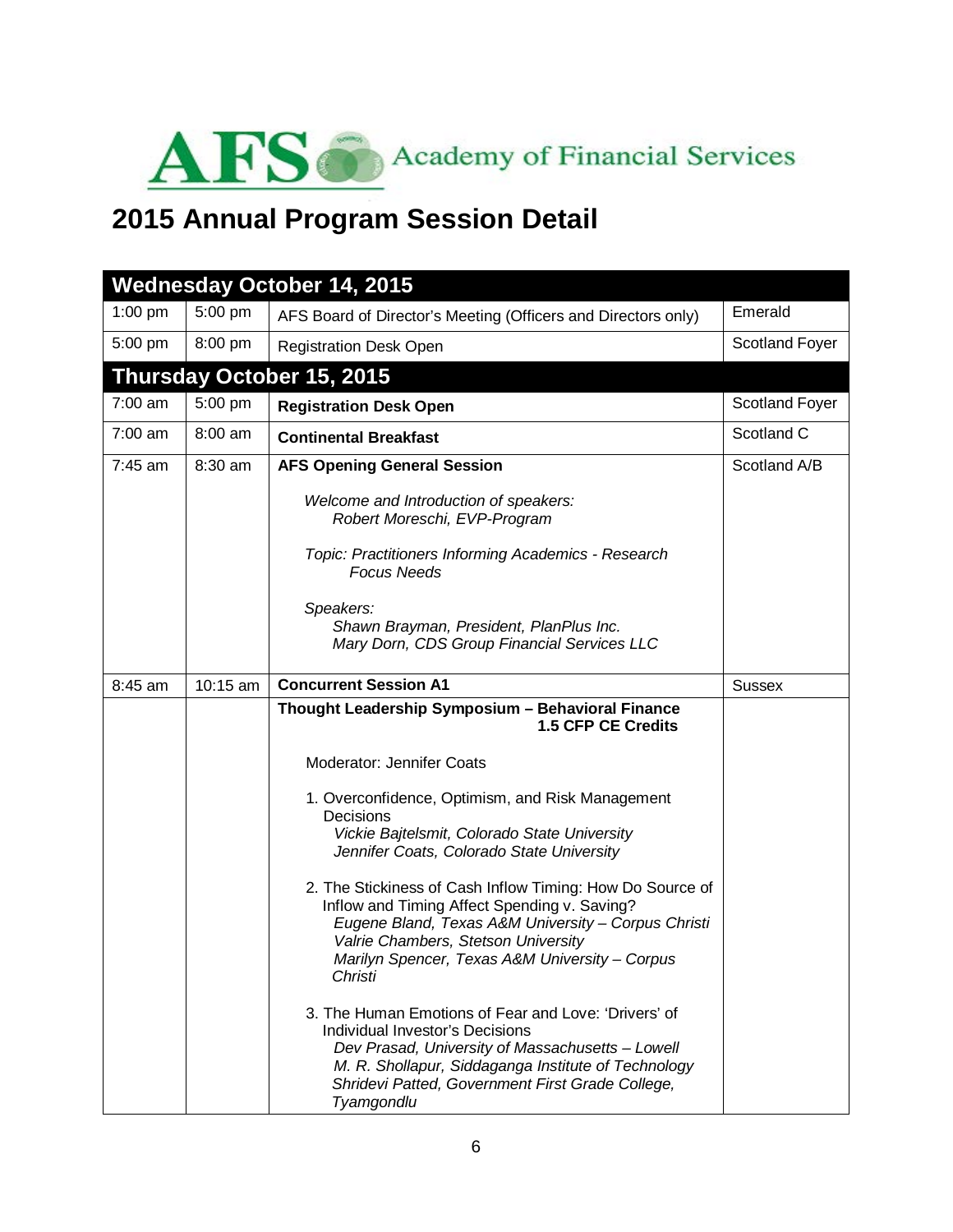| 8:45 am   | 10:15 am | <b>Concurrent Session A2</b>                                                                                                                                                                                                                                                                                                                                                                                                                                                                                                                                                                                                                                                                                                                             | Knave  |
|-----------|----------|----------------------------------------------------------------------------------------------------------------------------------------------------------------------------------------------------------------------------------------------------------------------------------------------------------------------------------------------------------------------------------------------------------------------------------------------------------------------------------------------------------------------------------------------------------------------------------------------------------------------------------------------------------------------------------------------------------------------------------------------------------|--------|
|           |          | Thought Leadership Symposium - Mutual Fund Issues<br>1.5 CFP CE Credits                                                                                                                                                                                                                                                                                                                                                                                                                                                                                                                                                                                                                                                                                  |        |
|           |          | Moderator: David Nanigian                                                                                                                                                                                                                                                                                                                                                                                                                                                                                                                                                                                                                                                                                                                                |        |
|           |          | 1. Is Your Tax-Managed Fund Manager Hiding in the<br>Closet?<br>David Nanigian, The American College<br>Philip Gibson, Winthrop University<br>Dale Domian, York University                                                                                                                                                                                                                                                                                                                                                                                                                                                                                                                                                                               |        |
|           |          | 2. Benchmarking Tax Efficient Mutual Funds Using Data<br><b>Envelopment Analysis Model</b><br>D. K. Malhotra, Philadelphia University<br>Rashmi Malhotra, St. Joseph's University<br>Vivek Bhargava, Alcorn State University                                                                                                                                                                                                                                                                                                                                                                                                                                                                                                                             |        |
|           |          | 3. Management Fees and Portfolio Performance: Who Can<br>Charge Higher Portfolio Management Fees and Why?<br>Russell Gregory-Allen, Massey University<br>Hany Shawky, University of Albany                                                                                                                                                                                                                                                                                                                                                                                                                                                                                                                                                               |        |
| $8:45$ am | 10:15 am | <b>Concurrent Session A3</b>                                                                                                                                                                                                                                                                                                                                                                                                                                                                                                                                                                                                                                                                                                                             | Scribe |
|           |          | <b>Retirement Issues</b><br>Moderator: Wade Pfau<br>1. Making Sense Out of Variable Spending Strategies for<br>Retirees<br>Wade Pfau, The American College<br>2. How Much Retirement Income Do You Need?<br>Chris Robinson, York University<br>Dale Domian, York University<br>Jodi Letkiewicz, York University<br>3. How Much Do We Understand About the Retirement<br>Plan(s) We Select?<br>Inga Chira, Oregon State University<br>Andrea Anthony, Oregon State University<br>4. The Impact of Age Differences and Race on the Social<br>Security Early Retirement Decision for Married Same-<br><b>Sex Couples</b><br>Diane Docking, Northern Illinois University<br>Rich Fortin, New Mexico State University<br>Stuart Michelson, Stetson University |        |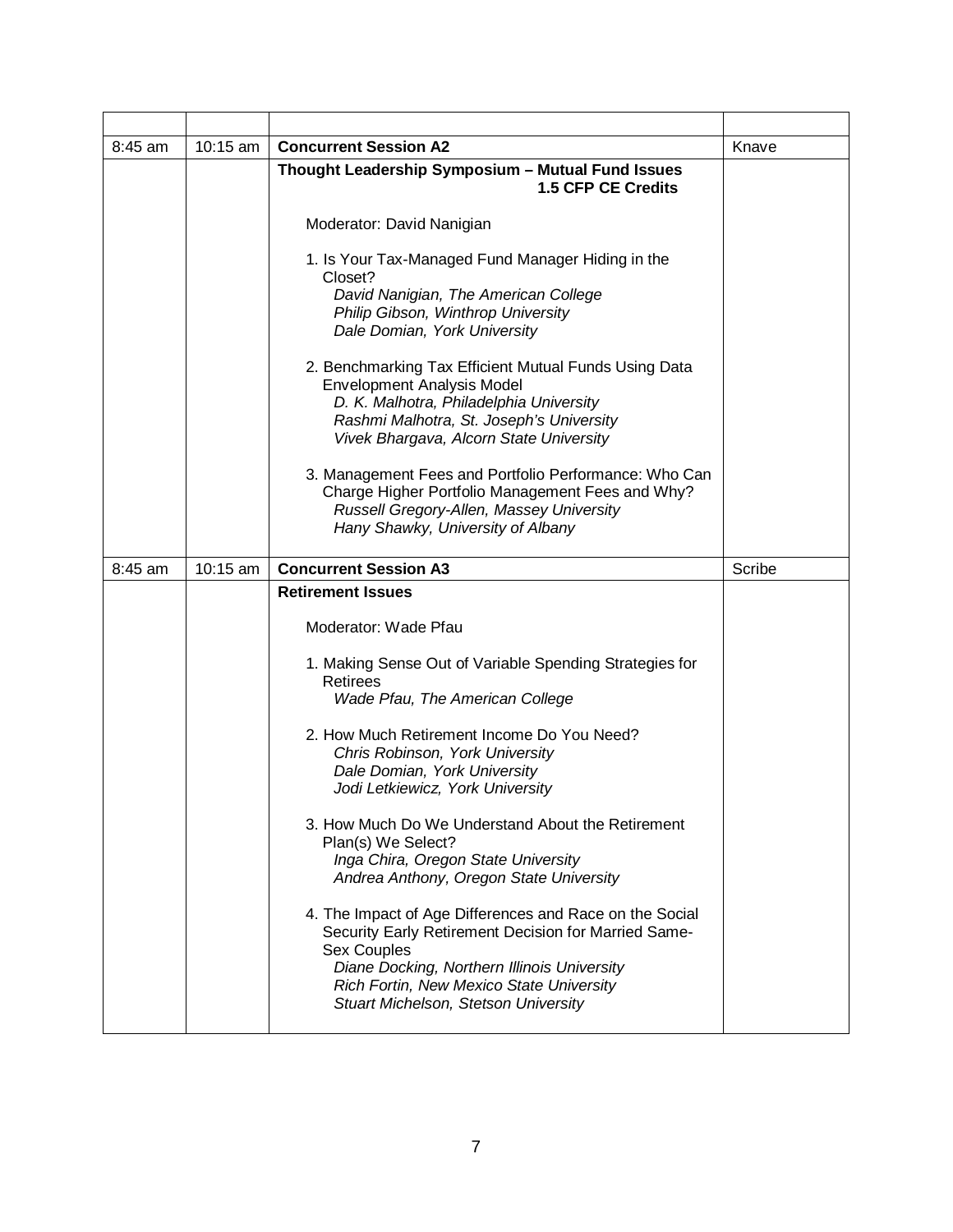| 8:45 am  | 10:15 am | <b>Concurrent Session A4</b>                                                                                                                                                                                                                                                              | Scotland A/B  |
|----------|----------|-------------------------------------------------------------------------------------------------------------------------------------------------------------------------------------------------------------------------------------------------------------------------------------------|---------------|
|          |          | <b>Investments</b>                                                                                                                                                                                                                                                                        |               |
|          |          | Moderator: Lai Van Vo                                                                                                                                                                                                                                                                     |               |
|          |          | 1. Real Asset Liquidity and Firm Innovation<br>Lai Van Vo, Western Connecticut State University<br>Danh Vinh Le, Ton Duc Thang University<br>Huong T. T. Le, Louisiana State University                                                                                                   |               |
|          |          | 2. Relationship Between Counterparty Risk, Stock Market,<br>Oil Prices, Home Prices, And Exchange Rates<br>Akash Dania, Alcorn State University                                                                                                                                           |               |
|          |          | 3. When Actions Speak Louder than Words: Currency<br>Management in Non-Financial Corporations<br>Sungjae Francis Kim, Gardner-Webb University<br>Don Chance, Louisiana State University                                                                                                   |               |
|          |          |                                                                                                                                                                                                                                                                                           |               |
| 10:15 am | 10:35 am | <b>Morning Break and Refreshments</b>                                                                                                                                                                                                                                                     | Scotland C    |
|          |          |                                                                                                                                                                                                                                                                                           |               |
| 10:35 am | 12:05 pm | <b>Concurrent Session B1</b>                                                                                                                                                                                                                                                              | <b>Sussex</b> |
|          |          | Thought Leadership Symposium - Financial Planning<br>1.5 CFP CE Credits<br><b>Issues</b>                                                                                                                                                                                                  |               |
|          |          | Moderator: Sherman Hanna                                                                                                                                                                                                                                                                  |               |
|          |          | 1. Household Ratio Guidelines for the Amount of<br>Investments<br>Sherman Hanna, The Ohio State University<br>Kyoung Tae Kim, The University of Alabama                                                                                                                                   |               |
|          |          |                                                                                                                                                                                                                                                                                           |               |
|          |          | 2. Children's College as a Saving Goal<br>Congrong Ouyang, The Ohio State University<br>Sherman Hanna, The Ohio State University                                                                                                                                                          |               |
|          |          | 3. Results from the Survey of Household Financial and<br><b>Risk Management</b><br>Benjamin Cummings, Saint Joseph's University<br>Michael Guillemette, University of Missouri<br>Terrance Martin, University of Texas - Rio Grande<br>Valley<br>Russell James III, Texas Tech University |               |
|          |          | 4. Risk Profiling Approaches Used by Canadian<br><b>Investment Firms</b><br>Shawn Brayman, PlanPlus Inc.                                                                                                                                                                                  |               |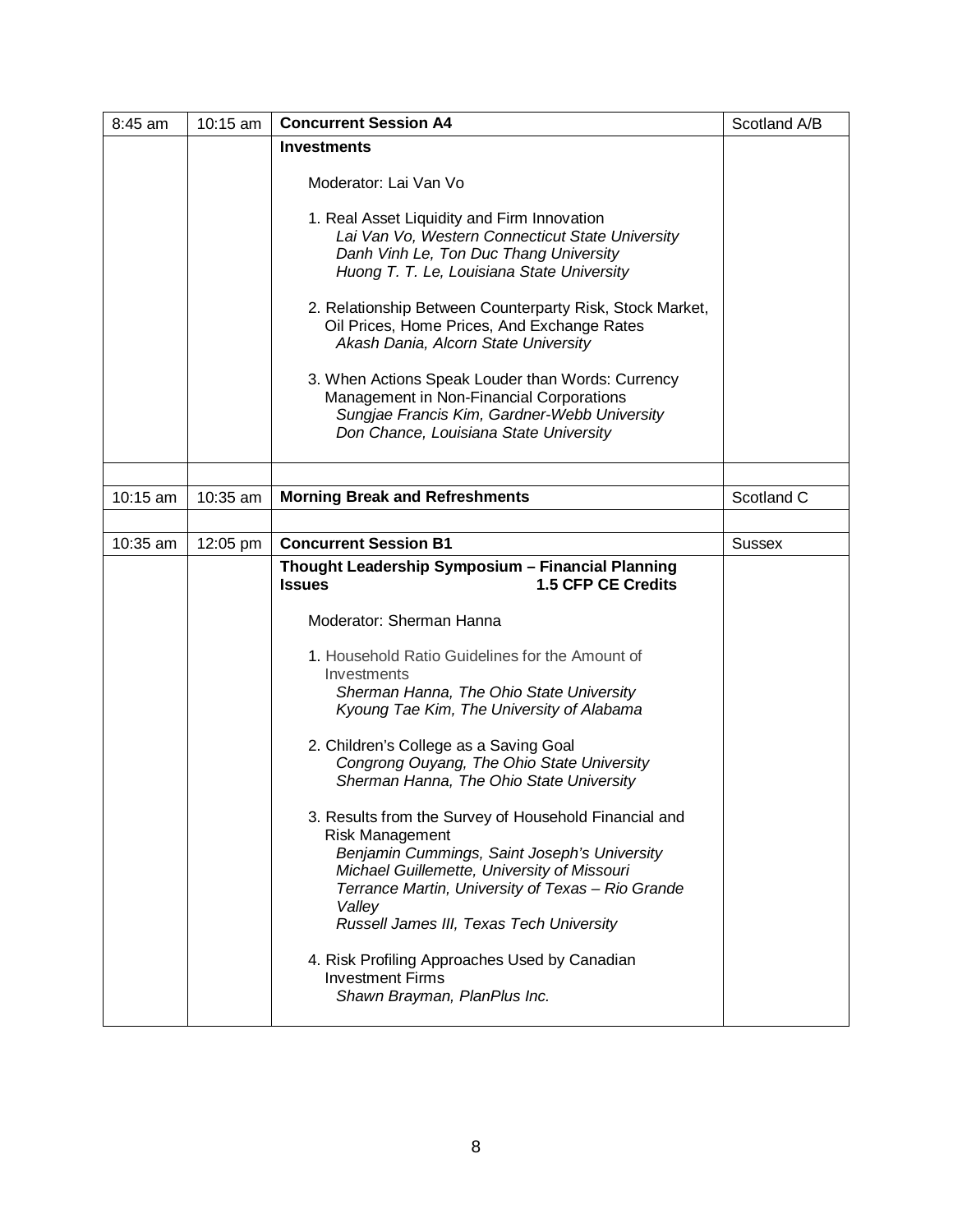| 10:35 am | 12:05 pm | <b>Concurrent Session B2</b>                                                                                                                                                                                                 | Knave  |
|----------|----------|------------------------------------------------------------------------------------------------------------------------------------------------------------------------------------------------------------------------------|--------|
|          |          | Thought Leadership Symposium - Portfolio Strategy I<br>1.5 CFP CE Credits                                                                                                                                                    |        |
|          |          | Moderator: Larry Prather                                                                                                                                                                                                     |        |
|          |          | 1. Building Optimal Risky and Utility Maximizing<br><b>TIAA/CREF Portfolios</b>                                                                                                                                              |        |
|          |          | Larry Prather, Southeastern Oklahoma State<br><b>University</b>                                                                                                                                                              |        |
|          |          | Han-Sheng Chen, Southeastern Oklahoma State<br>University                                                                                                                                                                    |        |
|          |          | Ying-Chou Lin, Southeastern Oklahoma State<br><b>University</b>                                                                                                                                                              |        |
|          |          | 2. Dynamic Dollar-Cost Averaging - New International<br><b>Stock Markets Evidence</b>                                                                                                                                        |        |
|          |          | Eric Lin, Cal State University - Sacramento                                                                                                                                                                                  |        |
|          |          | 3. Risk and Uncertainty in Style Rotation<br>Timothy Krause, Penn State - Erie                                                                                                                                               |        |
|          |          | 4. The Effect of the Pattern of Goal Savings on Financial<br><b>Plan Portfolios</b>                                                                                                                                          |        |
|          |          | Thomas Warschauer, San Diego State University                                                                                                                                                                                |        |
| 10:35 am | 12:05 pm | <b>Concurrent Session B3</b>                                                                                                                                                                                                 | Scribe |
|          |          | <b>Financial Literacy</b>                                                                                                                                                                                                    |        |
|          |          | Moderator: Inga Chira                                                                                                                                                                                                        |        |
|          |          | 1. Money: Worries and Perceptions During College Years<br>Inga Chira, Oregon State University<br><b>Bret Scott, Oregon State University</b><br>Amy Bourne, Oregon State University<br>Jenna Wiegand, Oregon State University |        |
|          |          | 2. Financial Literacy: A Synthesis Examining Education<br>and Employment in National and International Cross-<br><b>Sections</b><br>Colleen Tokar Asaad, Baldwin Wallace University                                          |        |
|          |          | 3. The Impact of Public Policy on Financial Literacy<br>Education<br>Kimberly Turner, The American College                                                                                                                   |        |
|          |          |                                                                                                                                                                                                                              |        |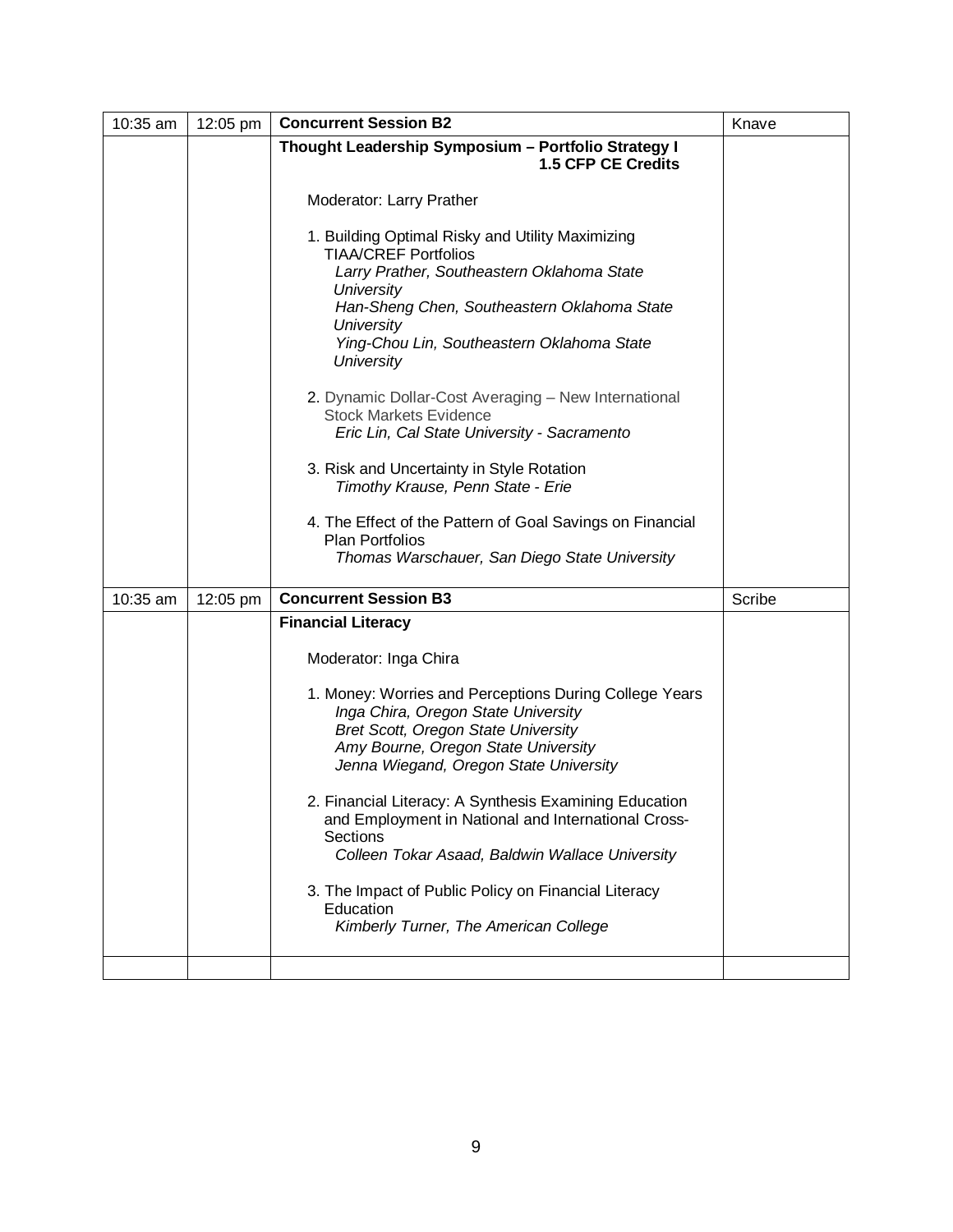| 12:15 pm  | 1:50 pm   | <b>AFS Luncheon and Business Meeting</b>                                                                                                                                                                                                                                                                       | Scotland A/B/C |
|-----------|-----------|----------------------------------------------------------------------------------------------------------------------------------------------------------------------------------------------------------------------------------------------------------------------------------------------------------------|----------------|
|           |           | Buffet Lunch (Food Service Scotland C, Seating Scotland<br>$A/B$ )                                                                                                                                                                                                                                             |                |
|           |           | President's Remarks and Business Meeting<br>William Chittenden, AFS President                                                                                                                                                                                                                                  |                |
|           |           | <b>Featured Poster Presentations: Introduction of Presenters</b><br>Robert Moreschi, EVP-Program                                                                                                                                                                                                               |                |
|           |           | Luncheon Speaker<br>Walt Woerheide, PhD, ChFC®, CFP®<br>Frank M. Engle Distinguished Chair in Economic<br><b>Security Research</b><br>Professor of Investments   Academics<br>The American College<br>Presentation: Educating Practitioners and the Role of<br>Designations in the Financial Planning Industry |                |
|           |           | <b>Concurrent Session C1</b>                                                                                                                                                                                                                                                                                   |                |
| $2:05$ pm | $3:35$ pm |                                                                                                                                                                                                                                                                                                                | <b>Sussex</b>  |
|           |           | Thought Leadership Symposium - Insurance Issues<br><b>1.5 CFP CE Credits</b>                                                                                                                                                                                                                                   |                |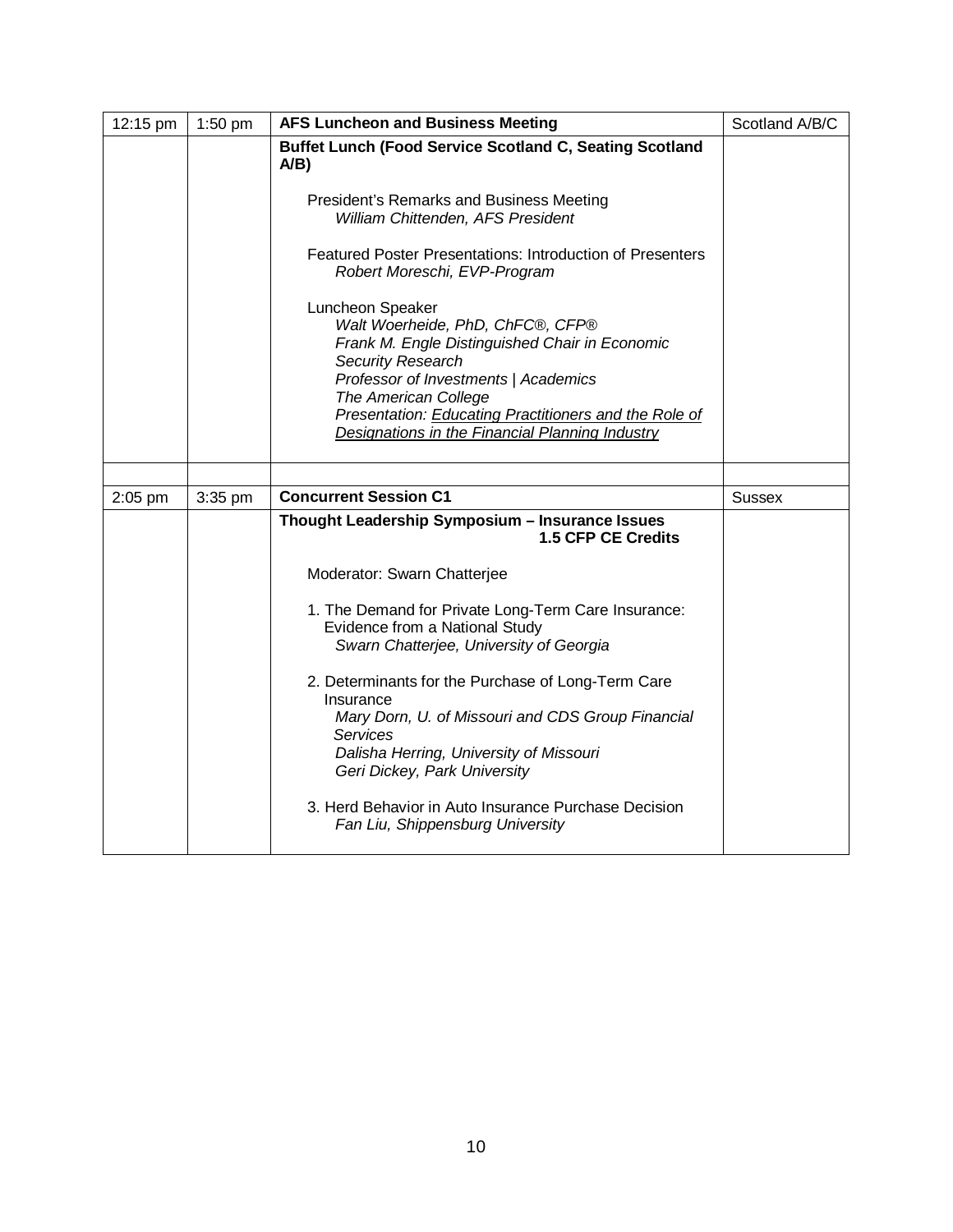| $2:05$ pm | 3:35 pm   | <b>Concurrent Session C2</b>                                                                                                                                                                                                   | Knave      |
|-----------|-----------|--------------------------------------------------------------------------------------------------------------------------------------------------------------------------------------------------------------------------------|------------|
|           |           | Thought Leadership Symposium - Investment Issues<br><b>1.5 CFP CE Credits</b>                                                                                                                                                  |            |
|           |           | <b>Moderator: Paul Bolster</b>                                                                                                                                                                                                 |            |
|           |           | 1. Assessing Performance of Morningstar's Star Rating<br><b>System for Stocks</b><br>Paul Bolster, Northeastern University<br>Emery Trahan, Northeastern University                                                            |            |
|           |           | Pinshuo Wang, Northeastern University                                                                                                                                                                                          |            |
|           |           | 2. Risk-Shifting, Equity Risk, and the Distress Puzzle<br>Jimmy Lockwood, Colorado State University<br>Keming Li, University of Minnesota - Duluth<br>Hong Miao, Colorado State University                                     |            |
|           |           | 3. Structured Products: The Ugly, The Uglier and The<br>Ugliest<br>Nabil Tahani, York University                                                                                                                               |            |
|           |           | 4. The Indivdual Investor and the Piotroski-Screen<br>Variables                                                                                                                                                                |            |
|           |           | Melissa Woodley, Creighton University<br>Glenn Pettengill, Grand Valley State University<br>Noah Thelen, Grand Valley State University                                                                                         |            |
| $2:05$ pm | $3:35$ pm | <b>Concurrent Session C3</b>                                                                                                                                                                                                   | Scribe     |
|           |           | <b>Investor Behavior</b>                                                                                                                                                                                                       |            |
|           |           | Moderator: Daniel Huerta                                                                                                                                                                                                       |            |
|           |           | 1. Investor Sentiment and Mexican Stock Returns A VAR<br>Approach<br>Daniel Perez, University of St. Thomas - Houston<br>Juan Pablo Gutierrez, University of Texas - Pan<br>American<br>Daniel Huerta, College of Charleston   |            |
|           |           | 2. After the Great Recession: Financial Sophistication and<br>Housing Leverage Among Middle-aged Households<br>Kyoung Tae Kim, The University of Alabama<br>Martin Seay, Kansas State University<br>Hyrum Smith, Virginia Tech |            |
|           |           | 3. Social Interaction Effects and Individual Portfolio Choice:<br>Evidence from 401(k) Pension Plan Investors<br>Timothy (Jun) Lu, Peking University HSBC Business<br>School<br>Ning Tang, San Diego State University          |            |
|           |           |                                                                                                                                                                                                                                |            |
| 3:35 pm   | $4:00$ pm | <b>Afternoon Break and Refreshments</b>                                                                                                                                                                                        | Scotland C |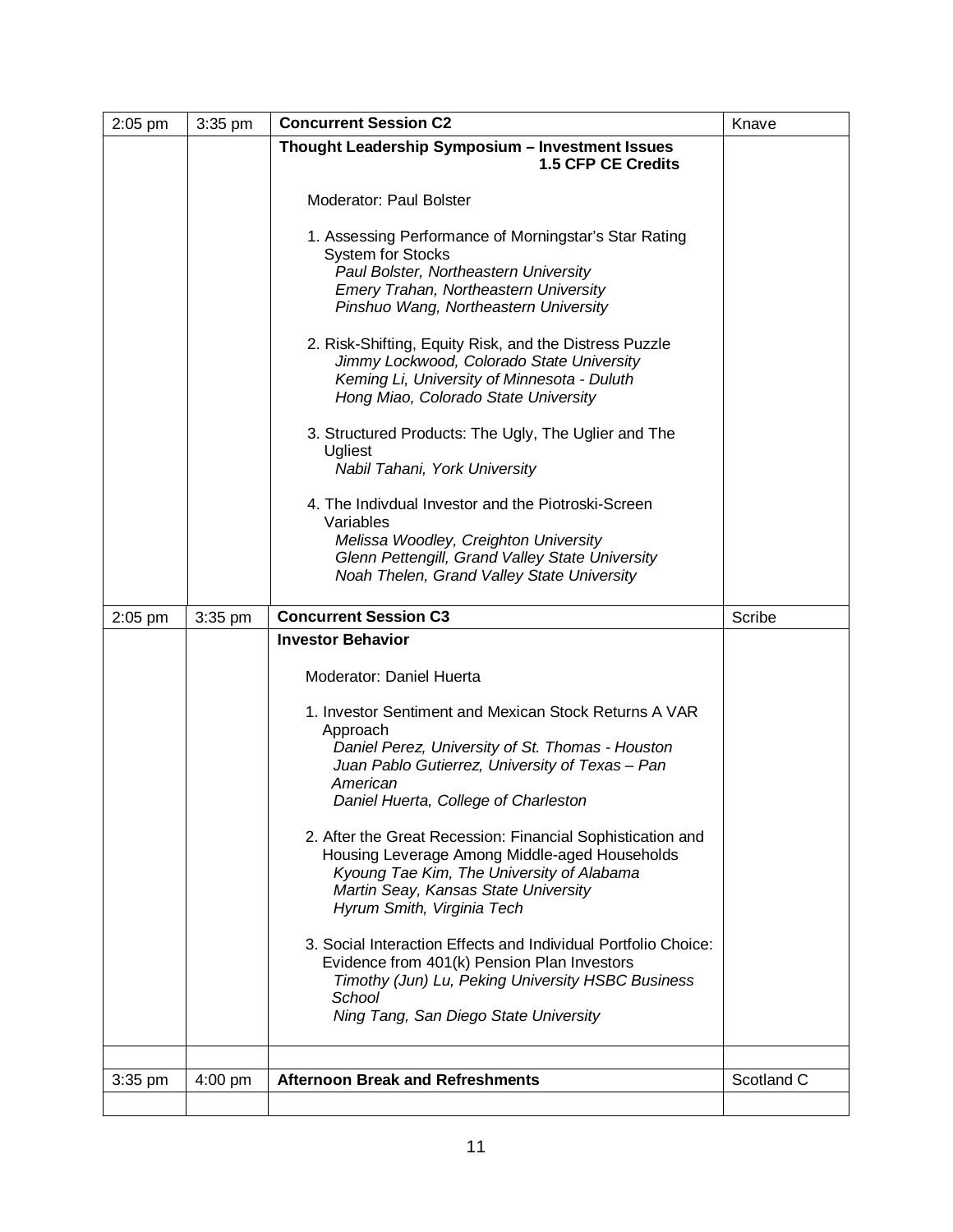| 4:00 pm   | 5:30 pm | <b>Concurrent Session D1</b>                                                                                                                                                                                                                                                                                                                                                                                                                                                                                                                                                                                                                                                                                                                                                                                                                                        | <b>Sussex</b> |
|-----------|---------|---------------------------------------------------------------------------------------------------------------------------------------------------------------------------------------------------------------------------------------------------------------------------------------------------------------------------------------------------------------------------------------------------------------------------------------------------------------------------------------------------------------------------------------------------------------------------------------------------------------------------------------------------------------------------------------------------------------------------------------------------------------------------------------------------------------------------------------------------------------------|---------------|
|           |         | Thought Leadership Symposium - Retirement Planning I<br>1.5 CFP CE Credits                                                                                                                                                                                                                                                                                                                                                                                                                                                                                                                                                                                                                                                                                                                                                                                          |               |
|           |         | Moderator: Tao Guo                                                                                                                                                                                                                                                                                                                                                                                                                                                                                                                                                                                                                                                                                                                                                                                                                                                  |               |
|           |         | 1. Do Habits Impact Retirement Spending?<br>Tao Guo, Texas Tech University<br>Michael Finke, Texas Tech University                                                                                                                                                                                                                                                                                                                                                                                                                                                                                                                                                                                                                                                                                                                                                  |               |
|           |         | 2. Efficacy of Publically-Available Retirement Planning<br>Tools<br><b>Taft Dorman, Texas Tech University</b><br>Harold Evensky, Texas Tech University<br>Barry Mulholland, Texas Tech University<br>Qianwen Bi, Utah Valley University                                                                                                                                                                                                                                                                                                                                                                                                                                                                                                                                                                                                                             |               |
|           |         | 3. Time Preference and Retirement Planning Strategies<br>Terrance Martin, University of Texas - Rio Grande<br>Valley<br>Michael Guillemette, University of Missouri<br>Chris Browning, Texas Tech University                                                                                                                                                                                                                                                                                                                                                                                                                                                                                                                                                                                                                                                        |               |
|           |         | 4. To Roth or Not: A Review and Analysis of Retirement<br>Plan and Conversion Options<br>V. Sivarama Krishnan, University of Central Oklahoma<br>Julie Cumbie, University of Central Oklahoma                                                                                                                                                                                                                                                                                                                                                                                                                                                                                                                                                                                                                                                                       |               |
| $4:00$ pm | 5:30 pm | <b>Concurrent Session D2</b>                                                                                                                                                                                                                                                                                                                                                                                                                                                                                                                                                                                                                                                                                                                                                                                                                                        | Knave         |
|           |         | <b>Institutional Investment</b><br>Moderator: Tim Alexander Herberger<br>1. Are Momentum Strategies Feasible in Intraday-Trading?<br><b>Empirical Results from the German Stock Market</b><br>Tim Alexander Herberger, Bamberg University<br>Matthias Horn, Bamberg University<br>Andreas Oehler, Bamberg University<br>2. Corporate Governance in Mutual Funds: The Impact of<br><b>Holdings Disclosure</b><br>Russell Gregory-Allen, Massey University<br>Kathleen Thompson, Bancorp Treasury<br>3. Financial Integration and Diversification Benefits:<br>Evidence from China and the ASEAN Countries<br>Elisabeta Pana, Illinois Wesleyan University<br>4. Public Reaction to Stock Market Volatility: Evidence from<br>the ATUS<br>Patrick Payne, Texas Tech University<br>Chris Browning, Texas Tech University<br>Charlene Kalenkoski, Texas Tech University |               |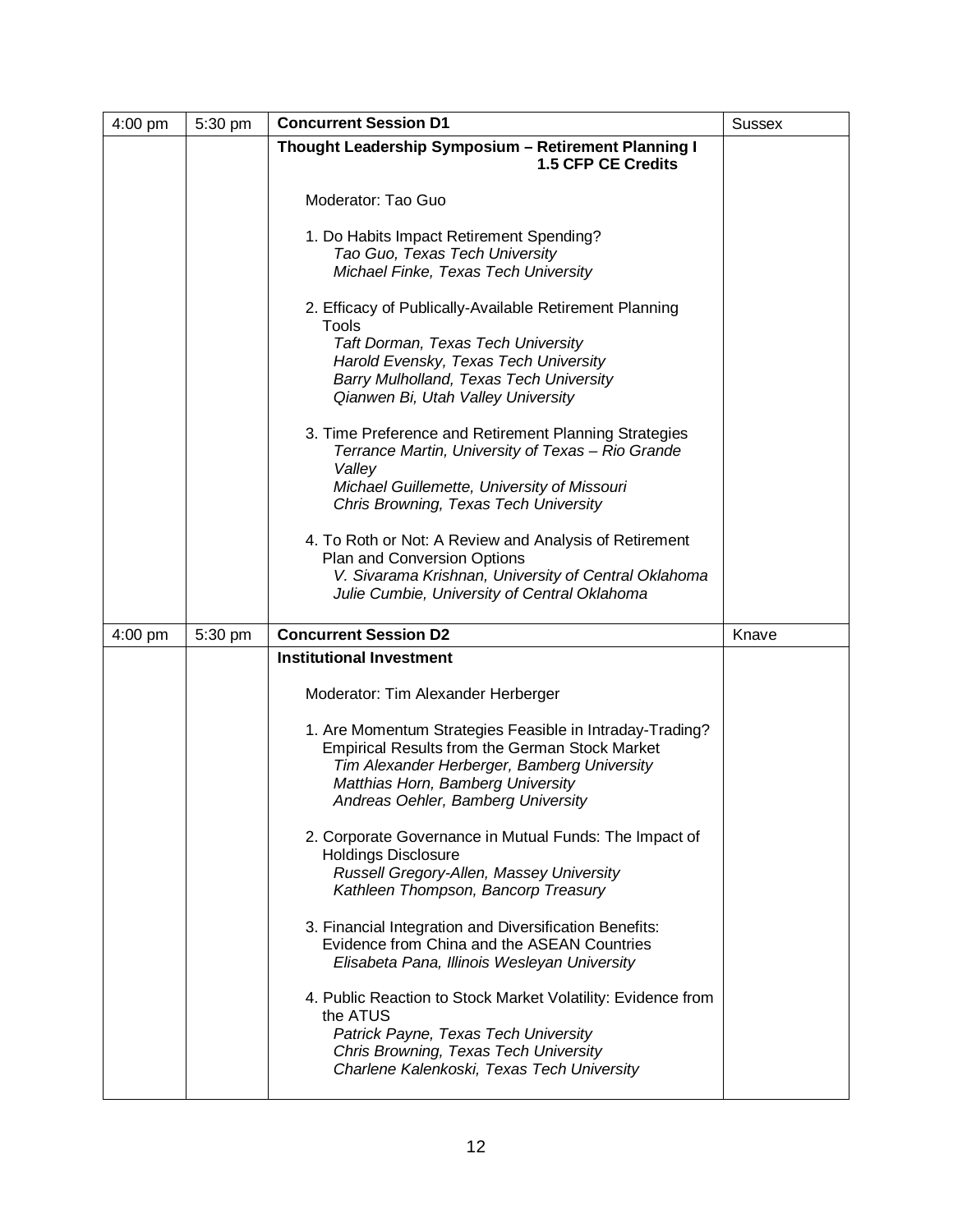| 4:00 pm   | 5:30 pm | <b>Concurrent Session D3</b>                                                                                                                                                                                      | Scribe                 |
|-----------|---------|-------------------------------------------------------------------------------------------------------------------------------------------------------------------------------------------------------------------|------------------------|
|           |         | <b>Social Issues and Financial Planning</b>                                                                                                                                                                       |                        |
|           |         | <b>Moderator: Claire Matthews</b>                                                                                                                                                                                 |                        |
|           |         | 1. How Young New Zealanders Perceive Political &<br>Financial Wellbeing: A Longitudinal Study Election Year<br>Update<br>Claire Matthews, Massey University<br>Jeffrey Stangl, Massey University                  |                        |
|           |         | 2. Personal Finance Education and Subsequent Financial<br>Decision-Making<br>Janine Scott, Massey University<br>Philip Gibson, Winthrop University                                                                |                        |
|           |         | 3. Women and Money:<br>Sherman Hanna, The Ohio State University<br>Suzanne Lindamood, The Ohio State University                                                                                                   |                        |
| $4:00$ pm | 5:30 pm | <b>Concurrent Session D4</b>                                                                                                                                                                                      | Scotland A/B           |
|           |         | <b>Financial Advice</b>                                                                                                                                                                                           |                        |
|           |         | Moderator: Brian Payne                                                                                                                                                                                            |                        |
|           |         | 1. How Does Investor Fear Travel? Implied Volatility across<br>Geographical Markets and Asset Classes<br>Brian Payne, US Air Force Academy                                                                        |                        |
|           |         | 2. Do Finances Influence the Decision to Divorce or<br>Reconcile?<br>Hannah Pearce Plauche, Louisiana State University<br>Frances Lawrence, Louisiana State University<br>Loren Marks, Louisiana State University |                        |
|           |         | 3. Stock Diversification, Brokerage Accounts, and Financial<br>Advice<br>Lawrence Verzani, William Patterson University                                                                                           |                        |
|           |         | 4. Expense Ratios and Net Alphas of Large Cap Funds: Do<br>Expenses Add Value?<br>Abhay Kaushik, Radford University<br>Raymond Boisvert, Radford University                                                       |                        |
| 5:30 pm   | 5:50 pm | <b>Board the Bus to Evening Reception</b>                                                                                                                                                                         | <b>Scotland Foyer</b>  |
|           |         |                                                                                                                                                                                                                   |                        |
| 6:30 pm   | 8:00 pm | Reception - Rollins College, Crummer Graduate School of<br><b>Business</b>                                                                                                                                        | <b>Rollins College</b> |
|           |         |                                                                                                                                                                                                                   |                        |
| 8:00 pm   | 8:45 pm | Board the Bus and Return to Buena Vista Palace Hotel                                                                                                                                                              | <b>Rollins College</b> |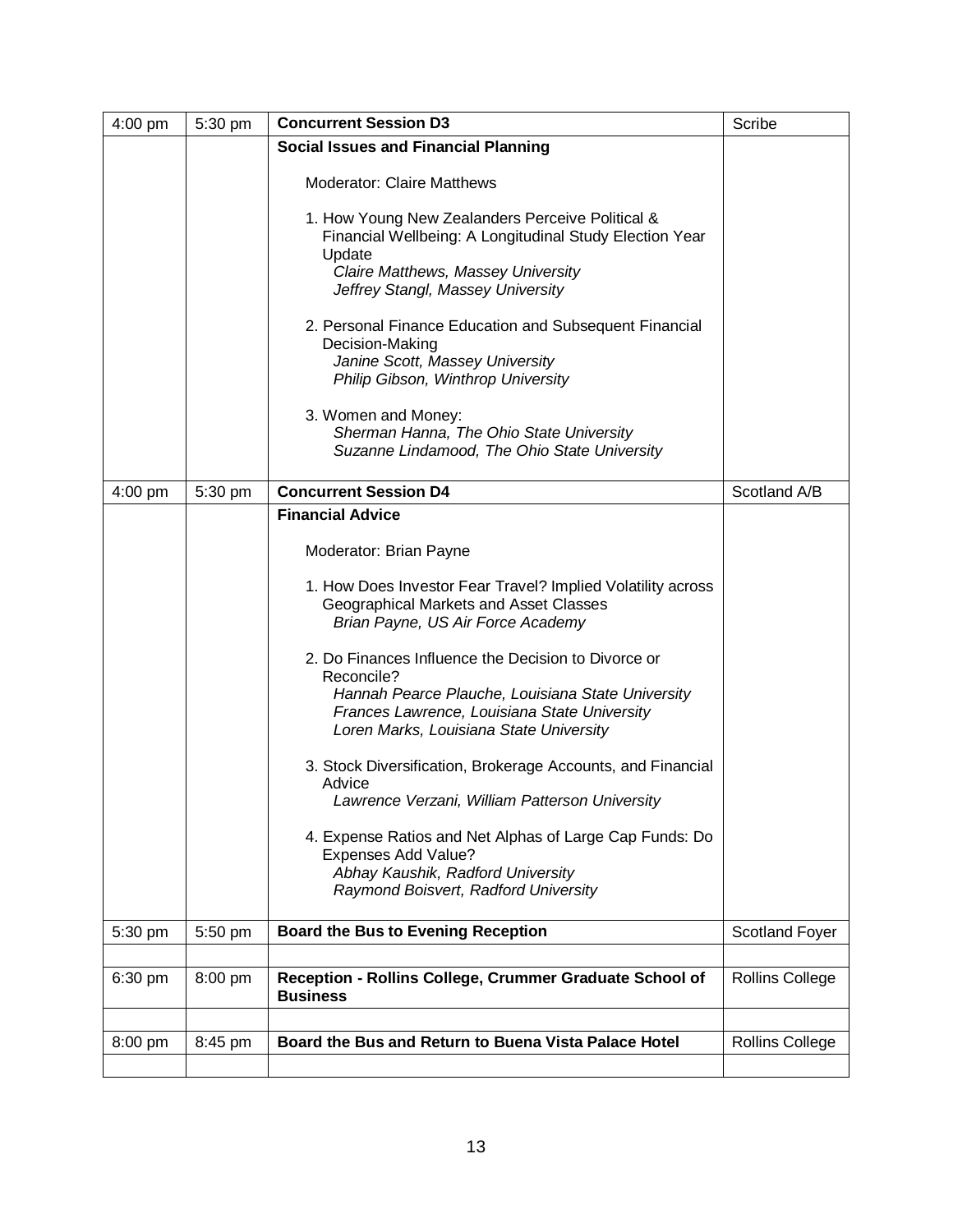|           |          | Friday October 16, 2015                                                                                                                                                                                                                                                                                                                                                                                                                                                                                                                                                                                                                                                                                                                                                                                                                                                                                                                                                                                                                                                                                                                                                                                                                         |                |
|-----------|----------|-------------------------------------------------------------------------------------------------------------------------------------------------------------------------------------------------------------------------------------------------------------------------------------------------------------------------------------------------------------------------------------------------------------------------------------------------------------------------------------------------------------------------------------------------------------------------------------------------------------------------------------------------------------------------------------------------------------------------------------------------------------------------------------------------------------------------------------------------------------------------------------------------------------------------------------------------------------------------------------------------------------------------------------------------------------------------------------------------------------------------------------------------------------------------------------------------------------------------------------------------|----------------|
| $7:00$ am | 11:30 am | <b>Registration Desk Open</b>                                                                                                                                                                                                                                                                                                                                                                                                                                                                                                                                                                                                                                                                                                                                                                                                                                                                                                                                                                                                                                                                                                                                                                                                                   | Scotland Foyer |
| $7:30$ am | 8:45 am  | <b>Continental Breakfast</b>                                                                                                                                                                                                                                                                                                                                                                                                                                                                                                                                                                                                                                                                                                                                                                                                                                                                                                                                                                                                                                                                                                                                                                                                                    | Scotland C     |
| $7:45$ am | 8:45 am  | <b>Featured Presentations - Poster Session</b>                                                                                                                                                                                                                                                                                                                                                                                                                                                                                                                                                                                                                                                                                                                                                                                                                                                                                                                                                                                                                                                                                                                                                                                                  | Scotland C     |
|           |          | 1. Disability And Retirement Decision Making: Evidence<br>From The NLSY<br>Terrance Martin, University of Texas - Rio Grande<br>Valley<br>Fabiola Urgei, University of Texas - Pan American<br>2. Does Financial Literacy Increase Demand for Financial<br>Planners?<br>Lua Augustin, Texas Tech University<br>Michael Finke, Texas Tech University<br>3. Education Planning: An Investigation on Tax and<br>Consumption Incentives with 529 Plans<br>Taft Dorman, Texas Tech University<br>4. Influence of Mental Health on Portfolio Choice of Elderly<br>Households<br>Cheuk Hee Cheung, The Ohio State University<br>5. Migrating with Black Swans<br>John Mitchell, Central Michigan University<br>6. Option-Implied Information in Leveraged and Negative<br><b>Exchange Traded Funds</b><br>Adam Harper, University of Texas - Arlington<br>Salil Sarkar, University of Texas - Arlington<br>7. The Ability to Hedge House-Price Risk: Are We There<br>Yet? Should We Be?<br>Steve Swidler, Auburn University<br>Dag Einar Sommervoli, BI Norwegian University of Life<br>Sciences<br>8. Treatment of Inflation in Financial Planning<br>Sherman Hanna, The Ohio State University<br>9. Unconstrained<br>Sandeep Singh, SUNY - Brockport |                |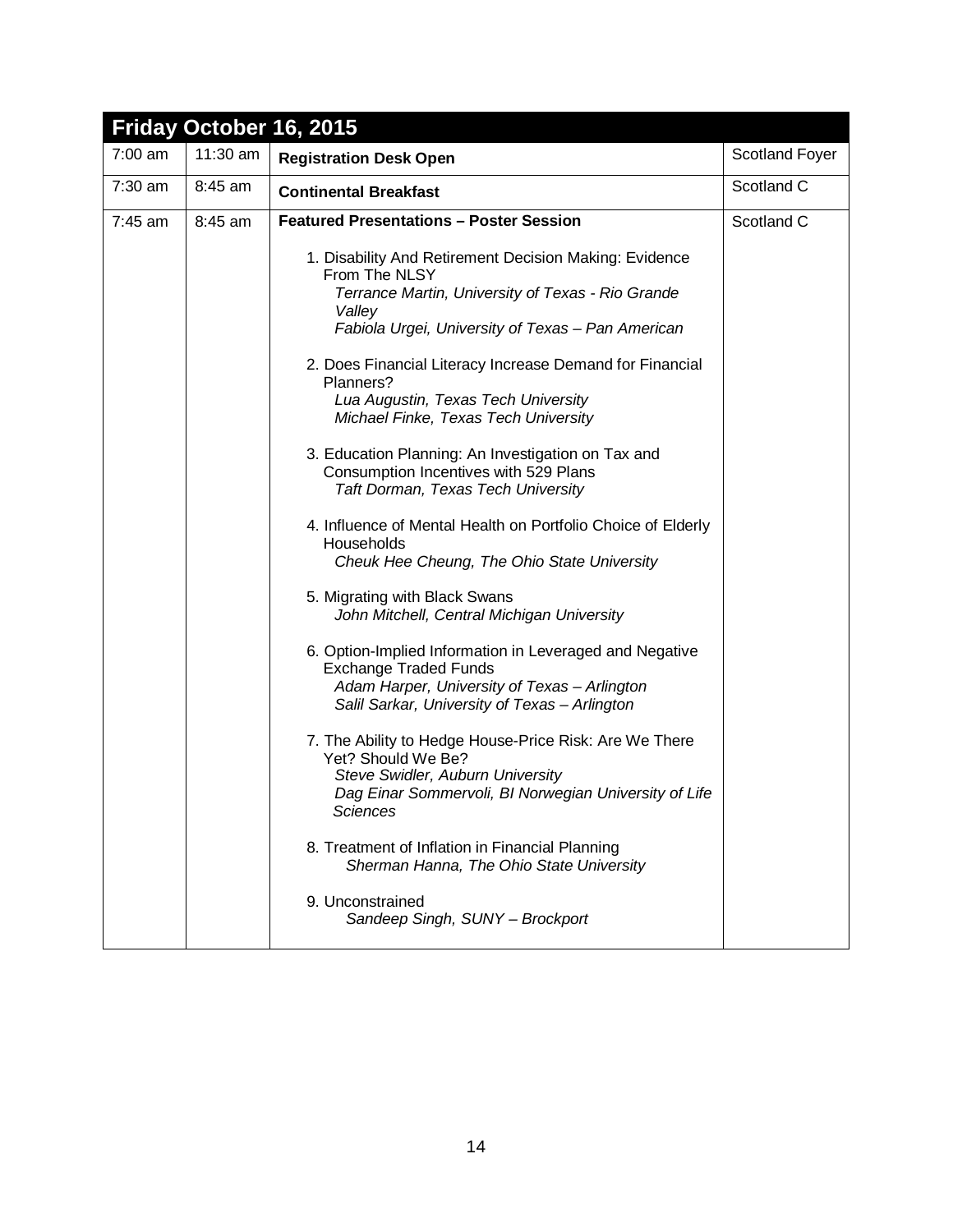| $9:00$ am | 10:30 am | <b>Concurrent E1</b>                                                                                                                                              | <b>Sussex</b> |
|-----------|----------|-------------------------------------------------------------------------------------------------------------------------------------------------------------------|---------------|
|           |          | Thought Leadership Symposium - Portfolio Strategy II<br>1.5 CFP CE Credits                                                                                        |               |
|           |          | Moderator: Andreas Oehler                                                                                                                                         |               |
|           |          | 1. Are Investors Really Home-Biased when Investing at<br>Home?                                                                                                    |               |
|           |          | Andreas Oehler, Bamberg University<br>Stefan Wendt, Bamberg University<br>Matthias Horn, Bamberg University                                                       |               |
|           |          | 2. Bargains for Individual Investors in Post-2008 Bond<br>Markets?<br>Robert Dubil, University of Utah                                                            |               |
|           |          | 3. Option Writing Equivalence of Rebalancing<br>William Jennings, US Air Force Academy<br>Brian Payne, US Air Force Academy                                       |               |
|           |          | 4. Internationalization of Blue-Chip vs. Mid-Cap Stock<br>Indices: An Empirical Analysis for France, Germany, and<br>the UK<br>Andreas Oehler, Bamberg University |               |
|           |          | Stefan Wendt, Bamberg University<br>Matthias Horn, Bamberg University                                                                                             |               |
| $9:00$ am | 10:30 am | <b>Concurrent E2</b>                                                                                                                                              | Knave         |
|           |          | Thought Leadership Symposium - Retirement Planning II<br><b>1.5 CFP CE Credits</b>                                                                                |               |
|           |          | Moderator: Benjamin Cummings                                                                                                                                      |               |
|           |          | 1. Equity Allocation Decisions During the Great Recession<br>Benjamin Cummings, Saint Joseph's University<br>Chris Browning, Texas Tech University                |               |
|           |          | 2. Alternate Approaches for Top Up to Band Withdrawal<br><b>Strategies</b><br>Shawn Brayman, PlanPlus Inc.                                                        |               |
|           |          | 3. How Risky is Your Retirement Income Risk Model<br>Huy Lam, Schultz Collins, Inc.<br>Patrick Collins, University of San Francisco<br>Josh Stampfi               |               |
|           |          | 4. Life Quality and Health Costs in Late Retirement<br>Yuanshan Cheng, Texas Tech University                                                                      |               |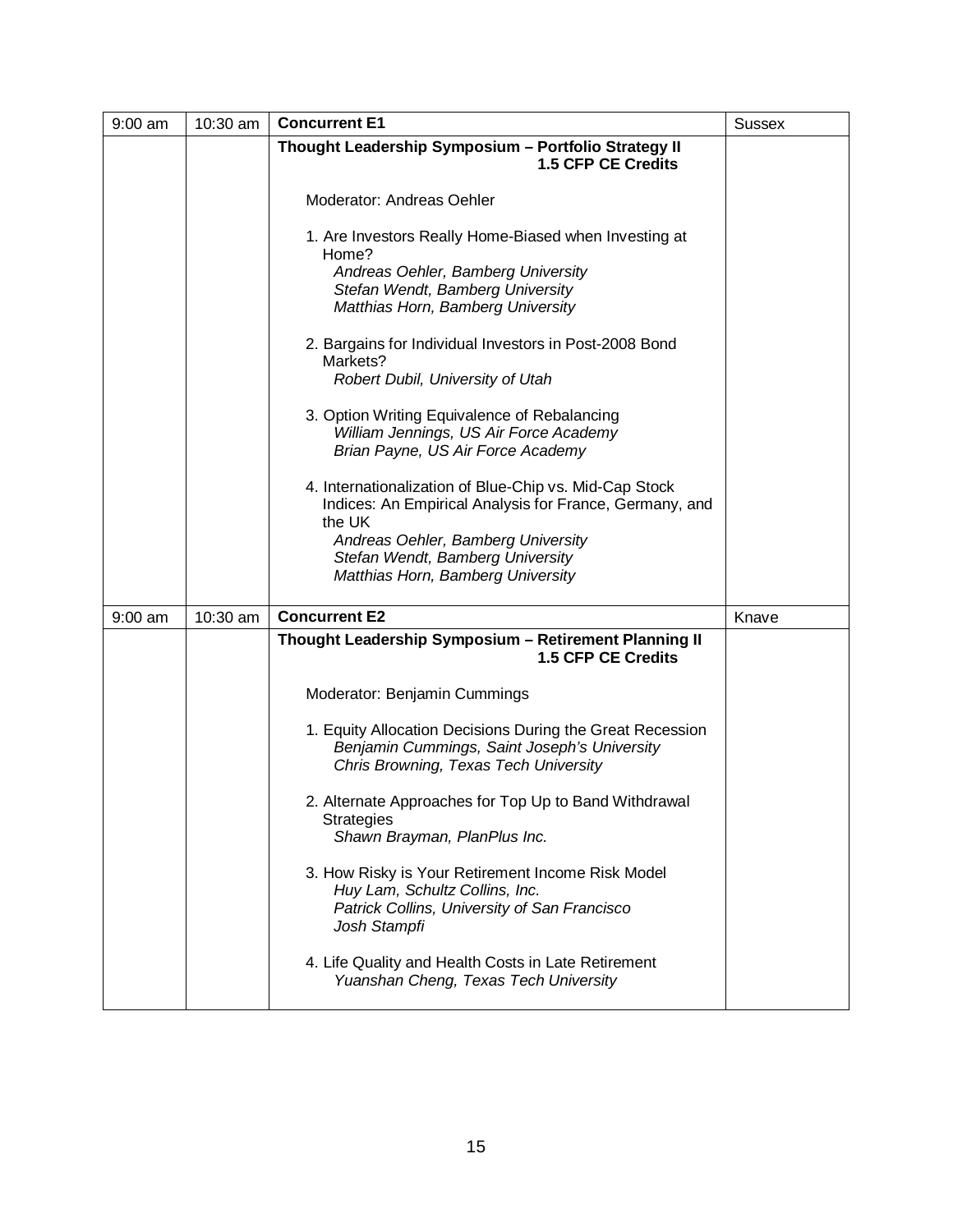| $9:00$ am | 10:30 am | <b>Concurrent E3</b>                                                                                                                                                                                                                                                                       | Scribe        |
|-----------|----------|--------------------------------------------------------------------------------------------------------------------------------------------------------------------------------------------------------------------------------------------------------------------------------------------|---------------|
|           |          | <b>Information Effects</b>                                                                                                                                                                                                                                                                 |               |
|           |          | Moderator: Lee-Hsien Pan                                                                                                                                                                                                                                                                   |               |
|           |          | 1. Information Disclosure, Product-Market Competition,<br>and Firm Value                                                                                                                                                                                                                   |               |
|           |          | Lee-Hsien Pan, Keuka College                                                                                                                                                                                                                                                               |               |
|           |          | 2. Playing Favorites: Conflicts of Interest in Mutual Fund<br>Management<br>Diane Del Guercio, University of Oregon                                                                                                                                                                        |               |
|           |          | Egemen Genc, Erasmus University<br>Hai Tran, Loyola Marymount University                                                                                                                                                                                                                   |               |
|           |          | 3. Stock Liquidity, Market Monitoring and Tax Avoidance:<br><b>Evidence from Natural Experiments</b><br>Chi Wan, University of Massachusetts - Boston<br>Shun Sean Cao, Georgia State University                                                                                           |               |
|           |          |                                                                                                                                                                                                                                                                                            |               |
|           |          | 4. Personality Type and Financial Risk Profile<br>Stuart Michelson, Stetson University                                                                                                                                                                                                     |               |
|           |          |                                                                                                                                                                                                                                                                                            |               |
| 10:30 am  | 10:50 am | <b>Morning Break and Refreshments</b>                                                                                                                                                                                                                                                      | Scotland C    |
|           |          |                                                                                                                                                                                                                                                                                            |               |
| 10:50 am  | 12:20 pm | <b>Concurrent F1</b>                                                                                                                                                                                                                                                                       | <b>Sussex</b> |
|           |          | Thought Leadership Symposium - Life Insurance<br><b>1.5 CFP CE Credits</b>                                                                                                                                                                                                                 |               |
|           |          | Moderator: Ning Wang                                                                                                                                                                                                                                                                       |               |
|           |          | 1. A Life Cycle Model with Joint Decisions for Household<br>Life Insurance Demand<br>Ning Wang, Valdosta State University                                                                                                                                                                  |               |
|           |          | 2. Determinants of the Stated Probability of Purchase for<br>Longevity Insurance<br>Michael Guillemette, University of Missouri<br>Terrance Martin, University of Texas - Rio Grande<br>Valley<br>Benjamin Cummings, Saint Joseph's University<br>Russell James III, Texas Tech University |               |
|           |          | 3. Insurance Field Research Proposal<br>Chris Robinson, York University<br>Victoria Zaremba, York University and Government of<br>Ontario                                                                                                                                                  |               |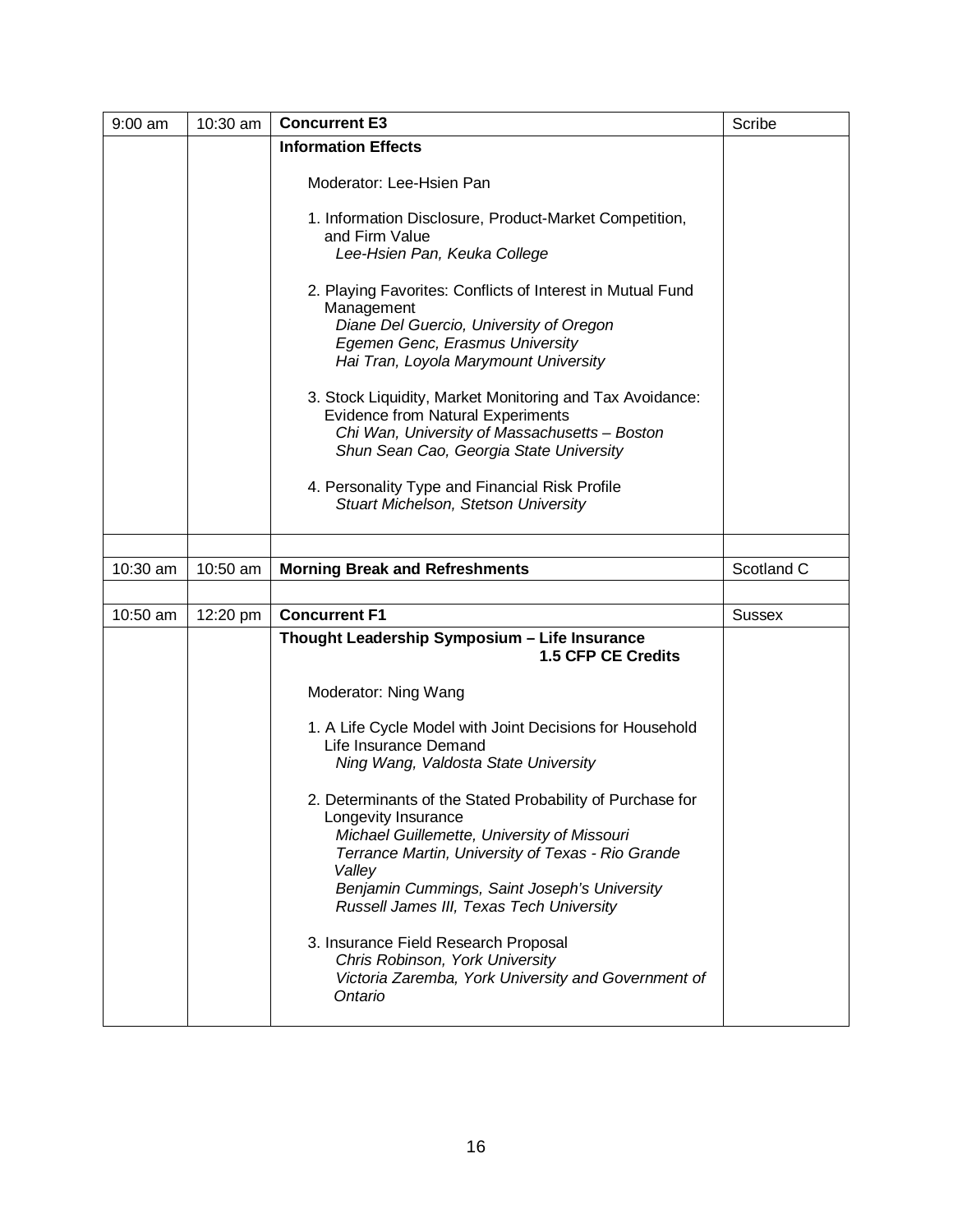| 10:50 am | 12:20 pm | <b>Concurrent F2</b>                                                                                                                                                                                                            | Knave  |
|----------|----------|---------------------------------------------------------------------------------------------------------------------------------------------------------------------------------------------------------------------------------|--------|
|          |          | <b>Planning: Investments and Insurance</b>                                                                                                                                                                                      |        |
|          |          | Moderator: Stephen James Larson                                                                                                                                                                                                 |        |
|          |          | 1. Considering Time in a Life Insurance Needs Analysis<br>Stephen James Larson, Ramapo College of New<br>Jersey                                                                                                                 |        |
|          |          | 2. An Exact, Optimal Strategy for Traditional vs. Roth<br>IRA/401(k) Consumption During Retirement<br>James DiLellio, Pepperdine University<br>Dan Ostrov, Santa Clara University                                               |        |
|          |          | 3. Usage of Financial Planning Advice and Financial<br>Satisfaction: Implications for Financial Planners<br>JingJian Xiao, University of Rhode Island<br>Nilton Porto, University of Rhode Island                               |        |
| 10:50 am | 12:20 pm | <b>Concurrent F3</b>                                                                                                                                                                                                            | Scribe |
|          |          | <b>Eclectic Financial Issues</b>                                                                                                                                                                                                |        |
|          |          | Moderator: Christine Newman                                                                                                                                                                                                     |        |
|          |          | 1. Executive Compensation: Motivation and Guidance for<br>Casting Say-On-Pay Votes<br>Christine Newman, Auburn University<br>Joseph Newman, Auburn University at Montgomery<br>Raymond Johnson, Auburn University at Montgomery |        |
|          |          | 2. Financial Resiliency Following Bankruptcy: An<br>Examination of the Enabling Capital Structures of<br>Households Emerging from Bankruptcy<br>Swarn Chatterjee, University of Georgia                                         |        |
|          |          | 3. Which Households Could Have Expected a Substantial<br>Income Drop During the Great Recession?<br>Eunice Hong, The Ohio State University<br>Sherman Hanna, The Ohio State University                                          |        |
| 12:20 pm |          | <b>Conference adjourned</b>                                                                                                                                                                                                     |        |
|          |          | Thank you for your participation.                                                                                                                                                                                               |        |
|          |          | See you next year in Las Vegas, NV                                                                                                                                                                                              |        |
|          |          | "The 30th AFS Annual Meeting"                                                                                                                                                                                                   |        |
|          |          | October 20-21, 2016                                                                                                                                                                                                             |        |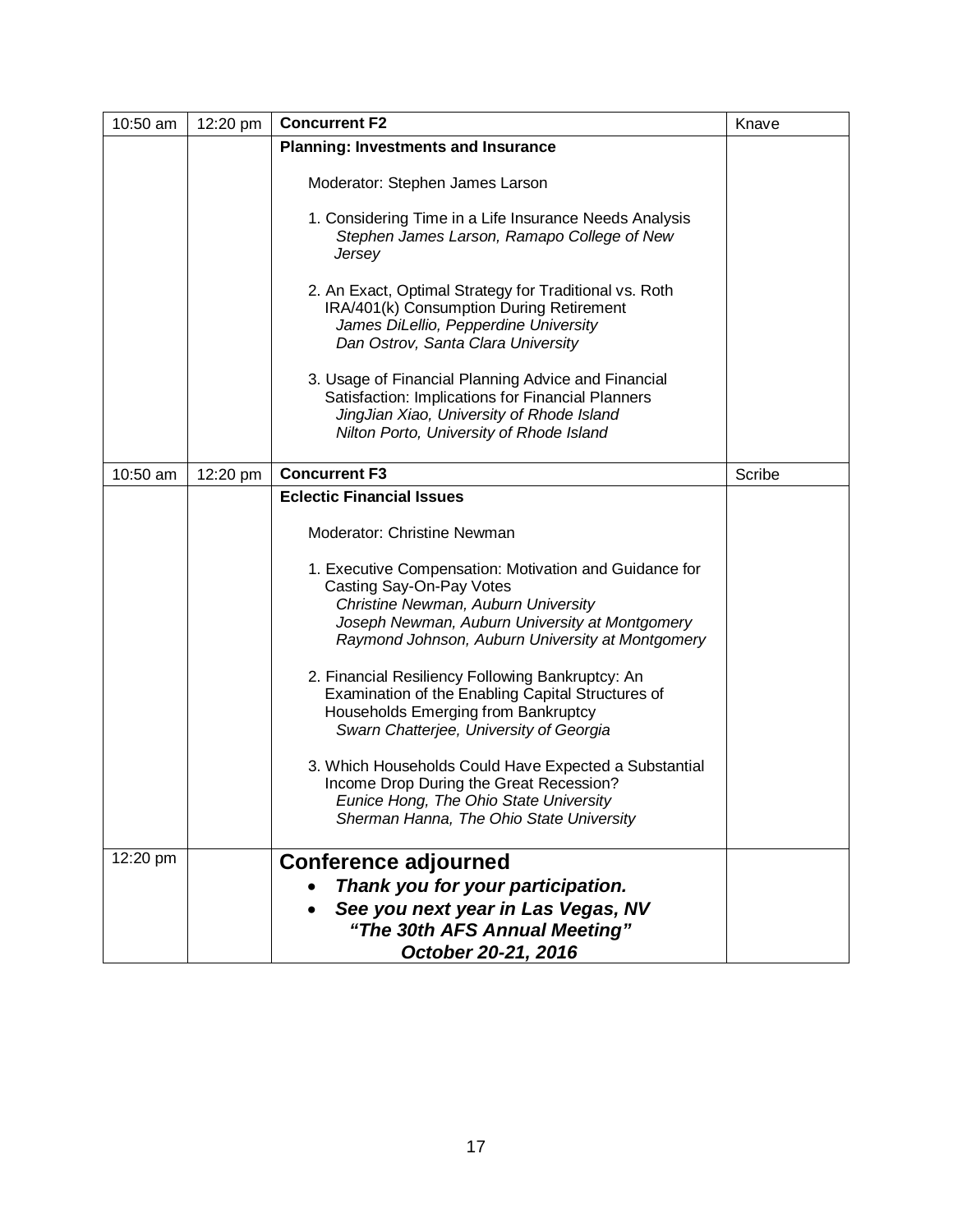